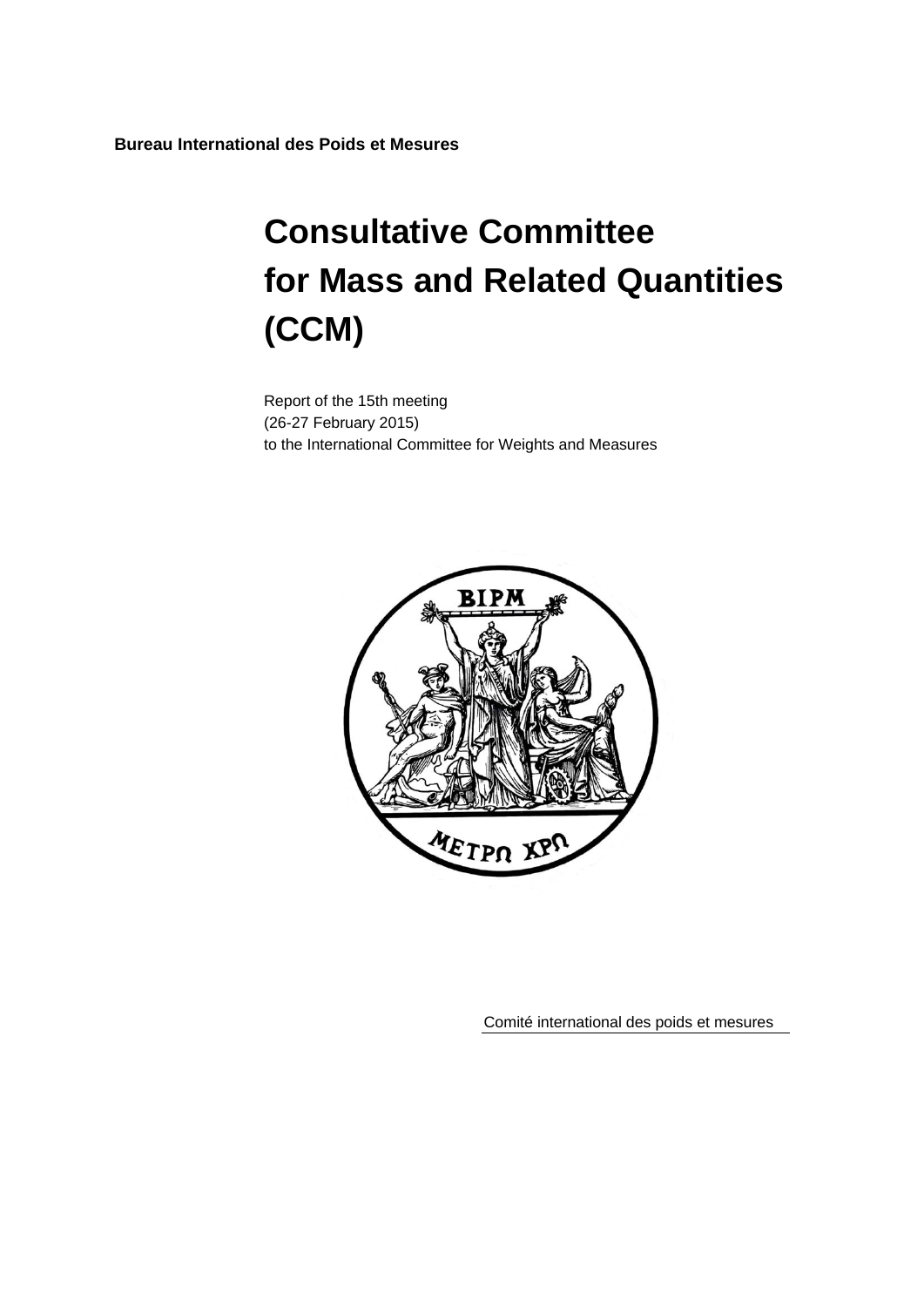# Note:

Following a decision made by the International Committee for Weights and Measures at its 92nd meeting in October 2003, Reports of meetings of Consultative Committees will henceforth be published only on the BIPM website in the form presented here.

Full bilingual printed versions in French and English will no longer appear.

> M.J.T. Milton, Director of the BIPM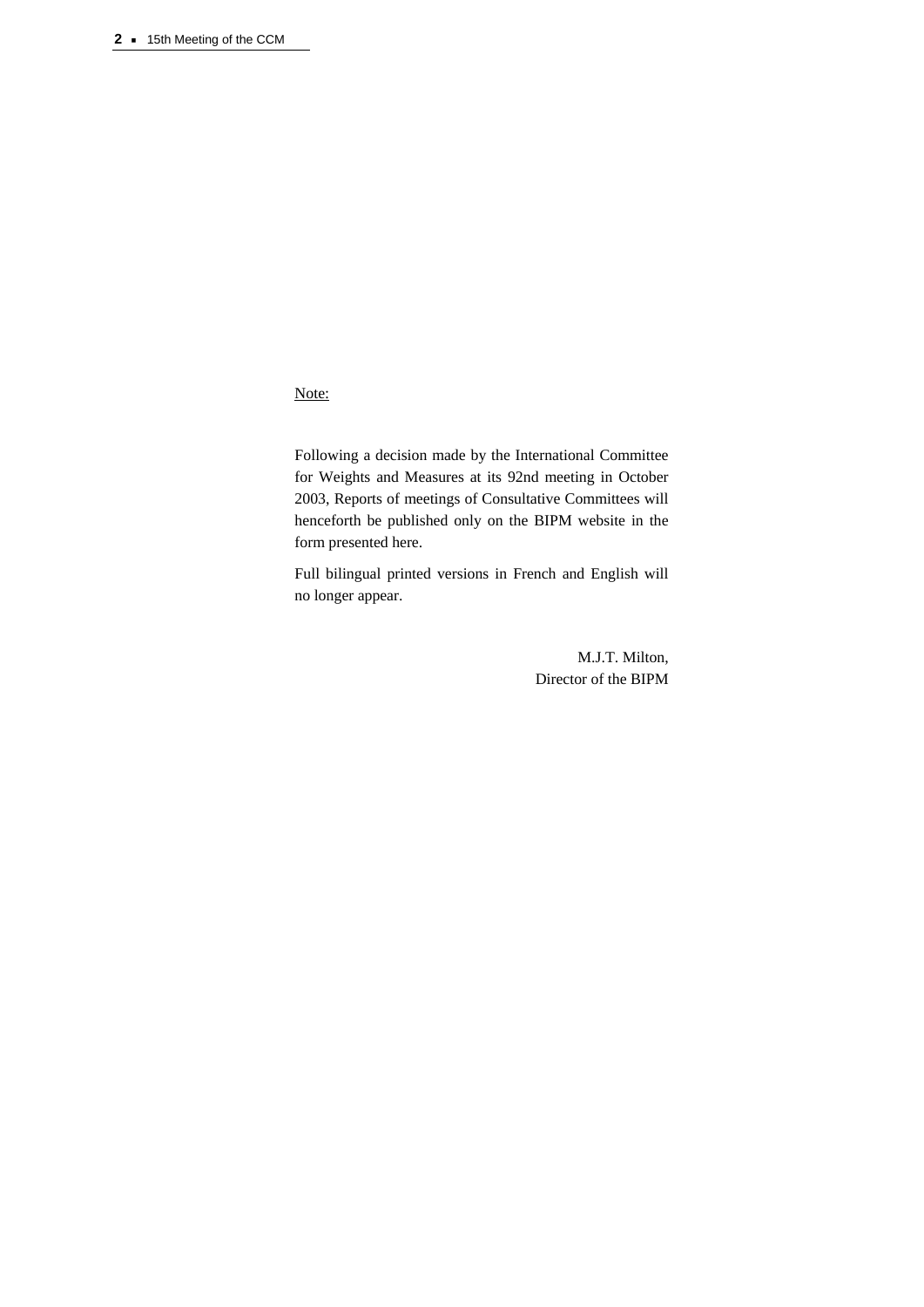# **LIST OF MEMBERS OF THE CONSULTATIVE COMMITTEE FOR MASS AND RELATED QUANTITIES** as of 26-27 February 2015

### **President**

Dr P. Richard, Federal Institute of Metrology [METAS], Bern-Wabern.

## **Executive Secretary**

Dr H. Fang, International Bureau of Weights and Measures [BIPM], Sèvres.

## **Members**

Bundesamt für Eich- und Vermessungswesen [\[BEV\]](http://www.bev.gv.at/), Vienna. Central Office of Measures/Glόwny Urzad Miar [GUM], Warsaw. Centro Español de Metrología [CEM], Madrid. Centro Nacional de Metrología [CENAM], Querétaro, Qro. D.I. Mendeleyev Institute for Metrology (VNIIM), Rosstandart [VNIIM], St Petersburg. Federal Institute of Metrology [METAS], Bern-Wabern. Istituto Nazionale di Ricerca Metrologica [INRIM], Turin. Korea Research Institute of Standards and Science [KRISS], Daejeon. Laboratoire National de Métrologie et d'Essais [LNE], Paris. Measurement Standards Laboratory of New Zealand [MSL], Lower Hutt. National Institute of Metrology [NIM], Beijing. National Institute of Standards and Technology [NIST], Gaithersburg. National Measurement Institute of Australia [NMIA], Lindfield. National Metrology Institute of Japan, AIST [NMIJ/AIST], Tsukuba. National Metrology Institute of South Africa [NMISA], Pretoria. National Physical Laboratory [NPL], Teddington. National Physical Laboratory of India [NPLI], New Delhi. National Research Council of Canada- Institute for National Measurement Standards [NRC-INMS], Ottawa, Ontario. Physikalisch-Technische Bundesanstalt [PTB], Braunschweig. Slovak Institute of Metrology/Slovenský Metrologický Ústav [SMU], Bratislava. Technical Research Institute of Sweden [SP], Borås. VSL [VSL], Delft. The Director of the International Bureau of Weights and Measures [BIPM], Sèvres.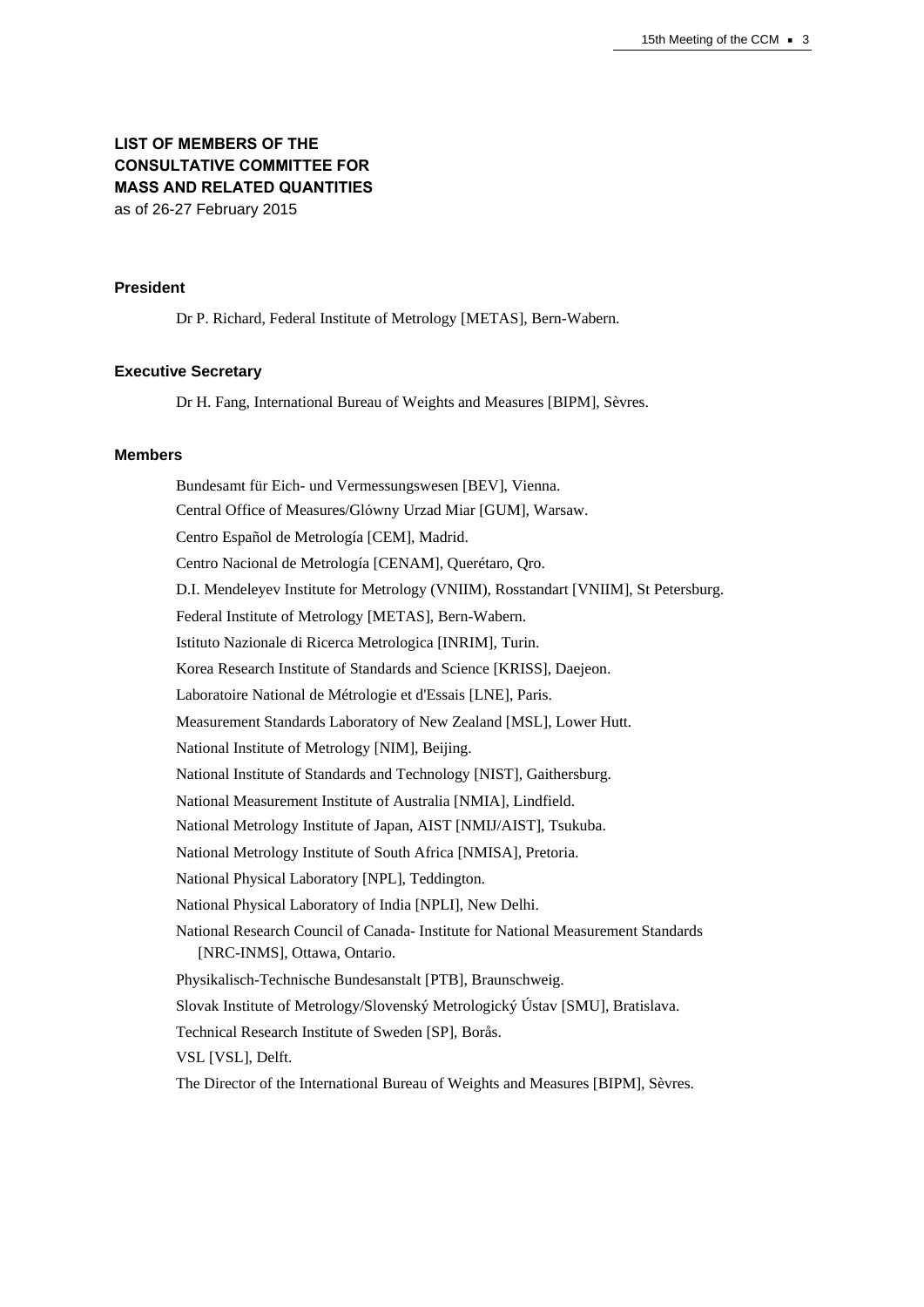# **Observers**

Agency for Science, Technology and Research [A\*STAR], Singapore. Instituto Nacional de Metrologia, Qualidade e Tecnologia [INMETRO], Rio de Janeiro. Instituto Português da Qualidade [IPQ], Caparica. Laboratorio Tecnológico del Uruguay [LATU], Montevideo. National Metrology Institute of Turkey [UME], Gebze-Kocaeli.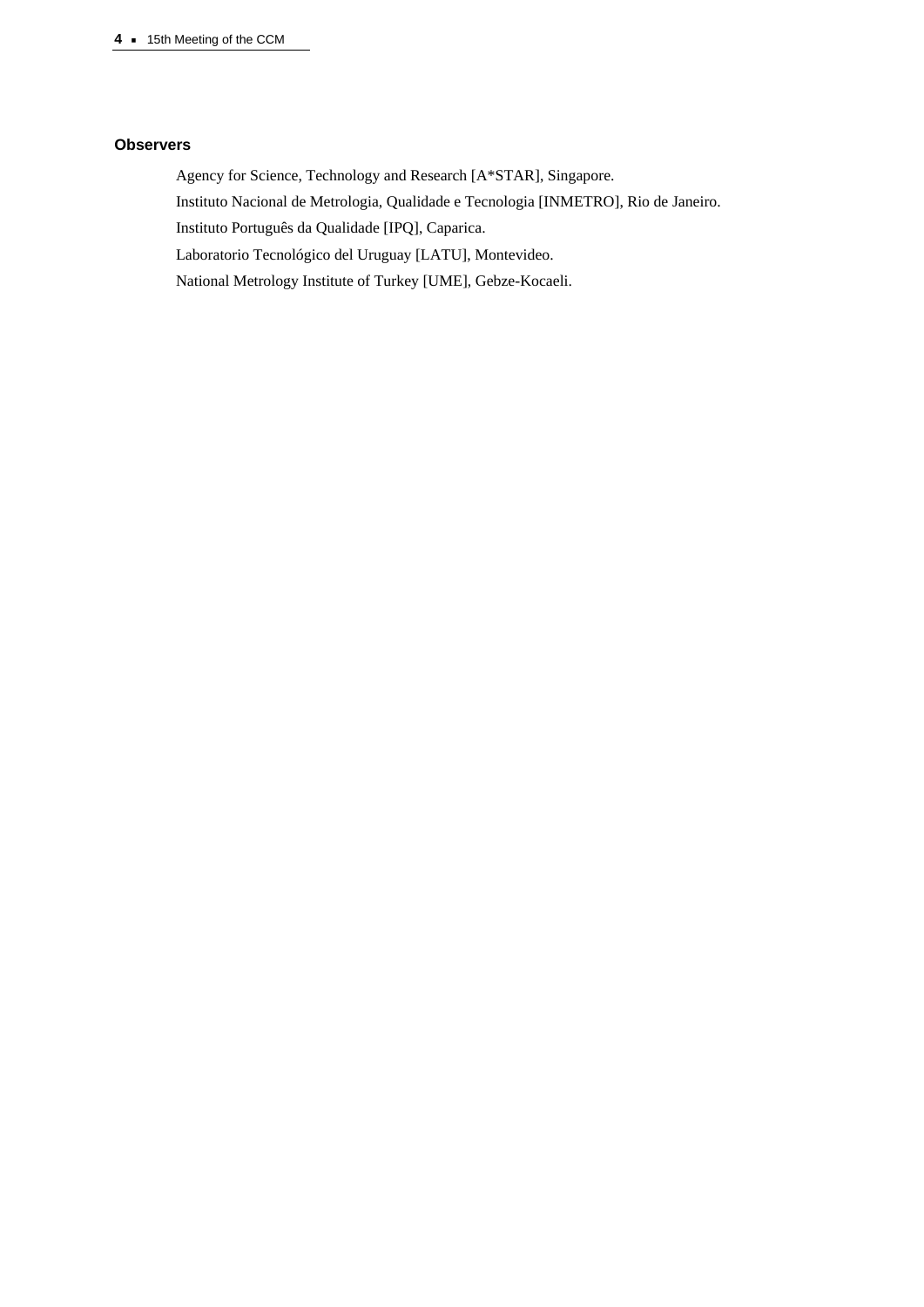# **1. OPENING OF THE MEETING APPROVAL OF THE AGENDA APPOINTMENT OF A RAPPORTEUR**

The fifteenth meeting of the Consultative Committee for Mass and Related Quantities (CCM) was held at the International Bureau of Weights and Measures (BIPM), at Sèvres, on 26 and 27 February 2015.

The following were present: P. Abbott (NIST), H. Baumann (METAS), L.O. Becerra (CENAM), W. Bich (INRIM), S. Davidson (NPL), K. Fen (NMIA), K. Fujii (NMIJ/AIST), A. Germak (INRIM), R. Green (NRC), F. Härtig (PTB), K. Hattori (NMIJ/AIST), I. Hernandez (CENAM), D. M. Kim (KRISS), T. Kobata (NMIJ/AIST), Z. Kubarych (NIST), N. Kuramoto (NMIJ/AIST), M. Johansson (SP), S.M. Lee (A\*STAR), S. Lee (KRISS), N. Medina (CEM), P. Otal (LNE), P. Pinot (LNE-INM/Cnam), F. Piquemal (LNE), J. Pratt (NIST), S. Preste (LATU), P. Richard (METAS, President of the CCM), I.A. Robinson (NPL), R. Schwartz (PTB), I. Spohr (IPQ), A. G. Steele (NRC-INMS), D. Trochta (SMU), B. Ünsal (UME), B. van der Merwe (NMISA), L. Vistushkin (VNIIM), J. Wang (NIM), C.J. Williams (NIST), Z. Zelenka (BEV), Y. Zhang (NIM).

Invited: M. Alharthi (SASO), H. Bettin (PTB), A. Elwan Eltawil (NIS), K. Jousten (PTB), A. I. Kolozinskaya (NSC IM), F. Kornblit (INTI), R. Kumme (PTB), S.R. Low (NIST), L. Nielsen (DFM), J. Wright (NIST).

Also present: H. Fang (Executive Secretary of the CCM), R. Davis (BIPM), E. de Mirandés (BIPM), M.J.T. Milton (Director of the BIPM), D. Olson (Executive Secretary of the JCRB), M. Stock (BIPM), J. Ullrich (CIPM member, PTB).

Excused: V. M. Loayza (INMETRO), C. M. Sutton (MSL), I. Van Andel (VSL)

Dr Philippe Richard, President of the CCM, opened the meeting at 9.00 am and welcomed the delegates.

The agenda was approved.

Dr Stuart Davidson was designated as rapporteur.

Dr Martin Milton, Director of the BIPM, welcomed the delegates to the BIPM. He gave a brief review of the last meeting of the CGPM and congratulated Dr Richard on his election to the CIPM.

Dr Richard confirmed the appointment of Dr Hao Fang as the Executive Secretary of the CCM, and thanked her for her efficient support. Dr Richard remarked on the retirement of Dr Richard Davis from post and was grateful for his continued support even following his retirement from the BIPM. Dr Richard thanked Dr Davis for his work as CCM Executive Secretary.

The individual delegates introduced themselves.

Dr Fang indicated that relevant documentation (strategy, publications, recommendations etc.) is available on the CCM website.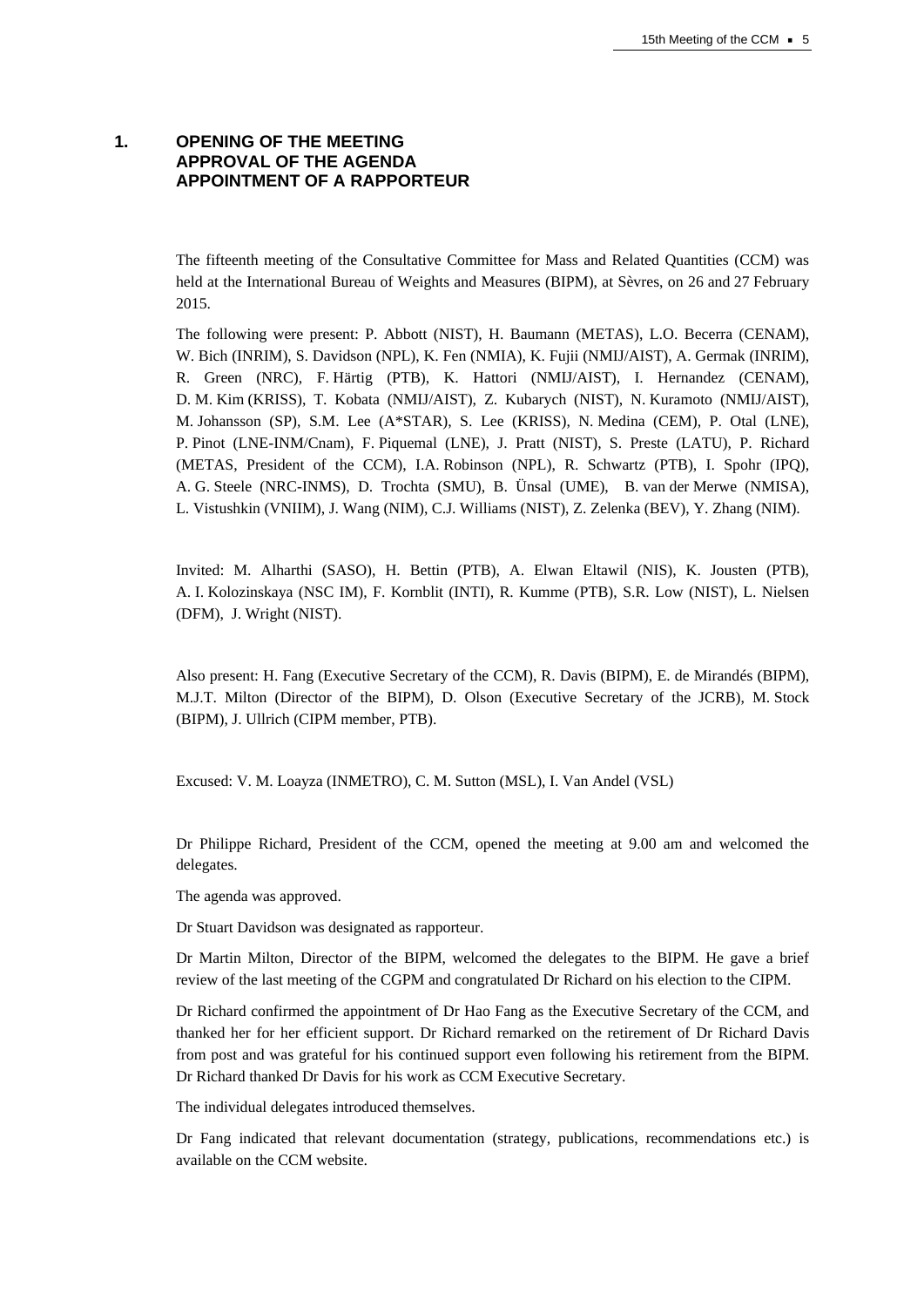# **2. CCM STRATEGY AND REDEFINITION OF THE KILOGRAM**

# **2.1. Feedback from the CIPM and the CGPM**

Dr Richard reported on feedback from the CIPM and the CGPM meetings. Part of the information should have already been received by the delegates (from Dr Davis). Posters from the CCs had been presented at the CGPM and the CCM poster as well as the BIPM posters from the Mass Department would be available for viewing during lunch.

Resolution 1 of the 24th CGPM sets out the basis for the redefinition of the kilogram. Future work needs to focus on raising awareness as well as completing technical requirements. The CCM will coordinate with other CCs in this respect and will also call on the help of Dr Davis. Written reports and oral presentations from the CCM President to the CGPM are available on the CGPM website $<sup>1</sup>$ .</sup> Changes to CIPM membership were outlined. The formal resignation of all members had been followed by the election of new members according to newly established rules. The elected members will take office in March 2015. Prior to the CGPM meeting, the CIPM approved the merger of the CCM WGs on Density and Viscosity and the merger of the WGs on High and Low Pressure to form the CCM Working Group on Density and Viscosity (WGDV) and the CCM Working Group on Pressure and Vacuum (WGPV) respectively.

Dr Milton emphasized that the resolution '*On the possible future revision of the International System of Units*' increased emphasis on the dissemination of information and raising awareness to make the proposed changes "understandable to the general public". He also noted that the SI brochure should be understandable to a diverse readership while maintaining scientific rigour. CGPM Resolution 5 '*On the importance of the CIPM Mutual Recognition Arrangement*' recommended a review of the CIPM MRA.

# **2.2. CCM Roadmap 2018**

 $\overline{a}$ 

A joint CCM and CCU roadmap through to the next meeting of the CGPM in 2018 has been agreed by the respective presidents. The CCM roadmap is being updated to include CCU meetings and additional deadlines. Some modification of the timing of events in 2017 and 2018 has been made.

Dr Carl Williams, referring to the 1 July 2017 date for the submission of experimental results to CODATA, asked for clarification on what was actually required. Dr Richard replied that values needed to be "accepted" but not necessarily published.<sup>2</sup> Prof. Ullrich, CCU President, said he understood that values needed to be published. Dr François Piquemal asked about the *Metrologia* special issue in support of the *mise en pratique* of the (new) definition of the kilogram, and if other CCs were planning special issues. Dr Milton said *Metrologia* needed to contain a certain number of papers and would include papers from other technical areas if necessary.

<sup>1</sup> http://www.bipm.org/en/cgpm-2014/reports-presidents.html

<sup>&</sup>lt;sup>2</sup> This point was clarified at the CIPM meeting in March. Reports must be accepted for publication by the deadline of 1 July 2017.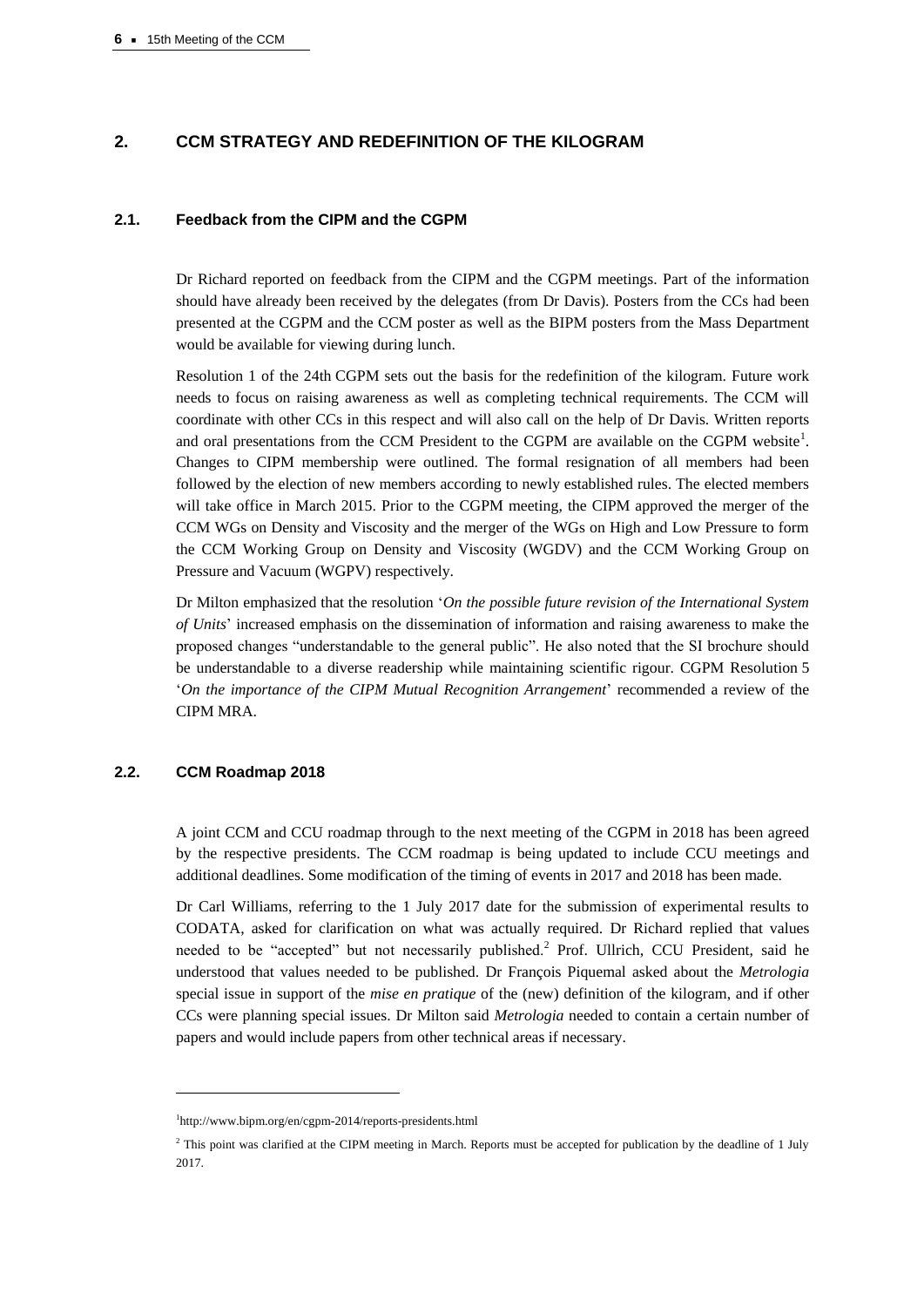## **2.3. New CCM structure and new guidance document**

Dr Richard presented the new structure of the CCM Working Groups (WGs). There are now nine WGs, fewer than the 14 which were in place a few years ago. This helps with the organization of WG meetings and encourages a more active participation of the WG members.

Two new guidance documents have been produced within the CCM: "*Guidelines for approval and publication of the final reports of key and supplementary comparisons*", publicly available on the CCM website and "*CCM – IAG Strategy for Metrology in Absolute Gravimetry*", publicly available on the CCM-WGG website. Technical reports from the members on main research areas, participation in comparisons and listings of publications are now available on the members' area of the CCM website. This is an important point since the CCM meeting does not have time for individual members' reports. Reports from all members (excepting VSL and NPLI) have been received.

A revised version of CCM strategy document 2014 – 2024 was produced by the Working Group on Strategy (WGS) in October 2013. The next revision is due at the end of 2016, to be ready in time for the 2017 meeting of the CIPM.

# **3. REPORTS OF THE WORKING GROUPS**

# **3.1. CCM WG on Density and Viscosity (Chairman: Dr Kenichi Fujii)**

Dr Fujii reported that unification of the Density and Viscosity Working Groups took place in July 2014. There are currently 28 members of the WGDV and one guest. Strategy, Key Comparisons (KCs), and CMCs were discussed at the last meeting.

The strategy of the CCM-WGDV was outlined. Periodicity of Key Comparisons (KCs) is currently 10-15 years. New KCs in the areas of gas density (important for the energy sector) and refractive index (RI) of liquid (important for the food industry) have been proposed. Viscosity comparisons are undertaken every 6 years (alternating between wide temperature/narrow viscosity range and narrow temperature/wide viscosity range). The progress of CCM.D-K4 (hydrometry) was outlined. This KC was piloted by INRIM and the Draft A Report is in progress. CCM.D-K3 (density of stainless steel weights - 1 kg, 200 g and 20 g) is in preparation, the pilot is NMIJ. Two viscosity KCs have been completed and an additional one is in progress. A new comparison of oscillating density meters was discussed at the meeting and agreed as CCM.D-K5. CCM.D-K6 for density measurement at high pressure was also proposed in support of (for example) the energy area. Four WG members expressed an interest and a questionnaire will be circulated.

With regard to RI measurement of liquids, there was discussion about which CC should be responsible. The measurement is commonly used for sugar concentration. Practical implementation for industrial requirements is to use density standards as RI standards. The traditional method to determine the RI of a liquid is the Minimum Deviation Angle method traceable to angle standards but this is limited to a resolution of 1 in  $10<sup>4</sup>$ . New optical interferometry methods are being developed that give higher accuracy. Supplementary comparison COOMET.PR-S3 has been undertaken as a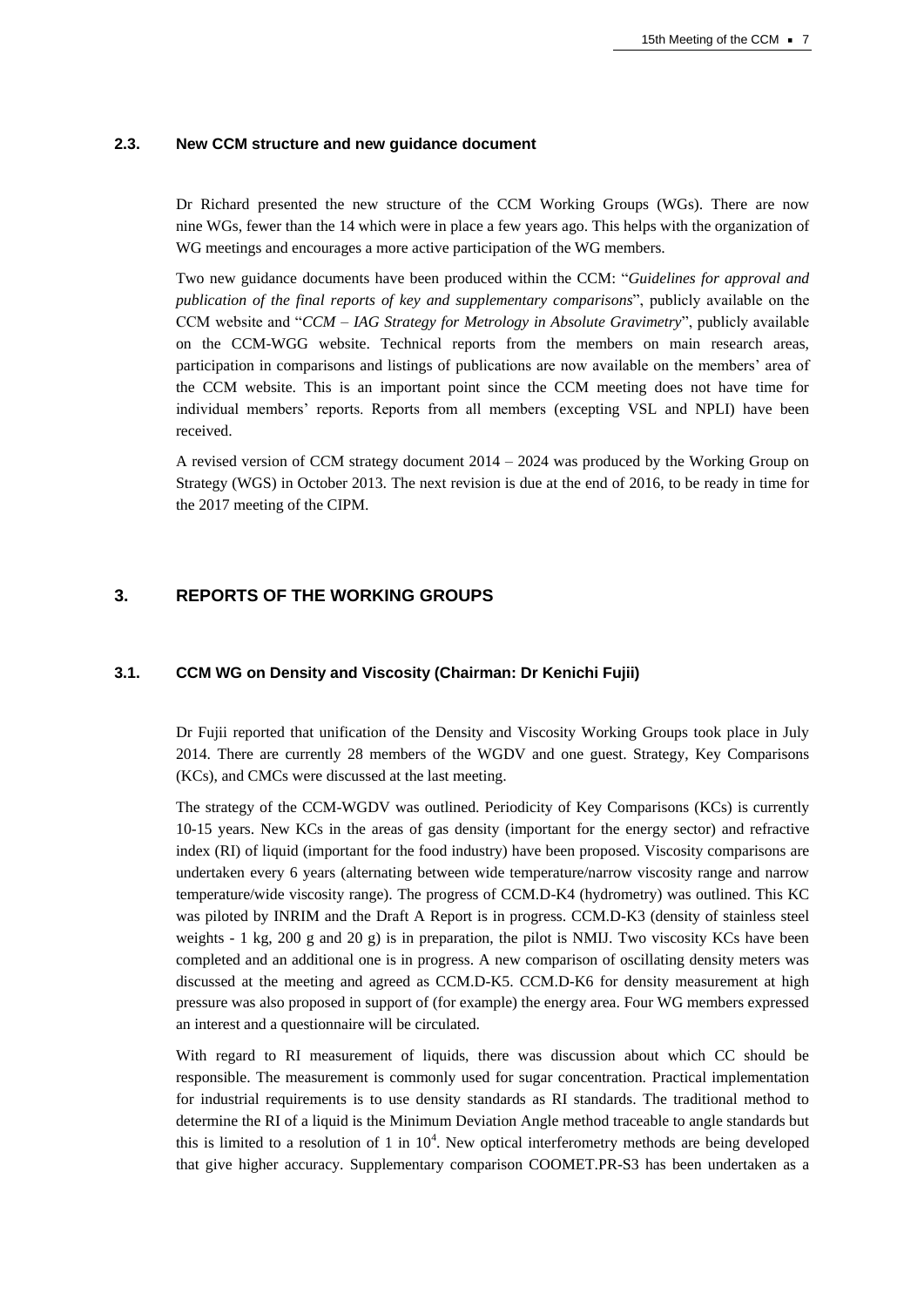comparison of the RI of glass (under the technical area of Photometry and Radiometry). CMCs exist under the remit of the CCL but it is planned to transfer these to the CCPR. It is proposed that RI in liquids will be covered by the CCM and RI of solids will remain the responsibility of the CCPR. CCM.D-K7 has been agreed (by the WGS) as a KC for RI of liquids. CCM.V-K4, piloted by CENAM, is a new KC in viscosity for a wide temperature range. The measurement of the viscosity of non-Newtonian liquids, already addressed in a EURAMET EMRP project, is being investigated by NMIJ using a cylinder balance method. MEMS based viscosity sensors are also being developed at NMIJ.

Four new KCs were approved by the CCM (CCM.D-K5: Liquid density measurement by oscillationtype density meters. CCM.D-K6: Density measurement under high-pressure, CCM.D-K7: Refractive index of liquid, CCM.V-K4: Measurement of viscosity standard liquids in a wide temperature range). No new members were proposed.

## **3.2. CCM WG on Force (Chairman: Dr Rolf Kumme)**

Dr Kumme reported that the last meeting of the CCM-WGF was held in Kajaani, Finland, from 10– 12 November 2014 at MIKES' new force laboratory. The WG meeting was held in association with the 2014 IMEKO TC3 conference. The agreed Terms of Reference (ToR) were presented. The following KCs in the range 5 kN to 4 MN are either completed or underway; CCM.F-K1, K2 and K4 are complete and the results are available. CCM.F-K3 is in progress and the results and data evaluation were discussed at the last WG meeting and the draft report is being updated. Procedures for KC measurements were outlined. The frequency of KCs was discussed, 15–20 years is considered sufficient for deadweight machines, which are regarded as stable over this period. There was a recommendation to extend the scope of KCs to cover tension as well as compression. CCM.F-K5 and K22 have been approved for provisional equivalence (these cover wider force ranges). The need for KCs at lower force range (200 N and 500 N) was highlighted. MIKES (now a division of VTT) will act as the pilot. Only laboratories with uncertainties of less than 1 in  $10^5$  should participate. In the mN range, machines exist in several laboratories but there are no suitable transfer standards to allow a comparison. For the high MN range, comparison is difficult to some extent due to the size of the transfer standards and associated costs.

Torque KCs CCM.T-K1 and K1.1 had been published. CCM.T-K1.2, K1.3 and K2 were at the Draft B reporting stage and results were presented. The RMO KCs in APMP, COOMET and EURAMET were outlined.

EMRP Project SIB63 force traceability in the MN range was described. The contents of EMPIR project IND14 on MN.m torque standards for wind turbines were also outlined.

The next meeting will be in 2017 at PTB. A short meeting is planned to take place at the EURAMET TC-M assembly in Sarajevo, Bosnia and Herzegovina, on 17 April 2015.

Dr Williams remarked that it is difficult for NIST to participate in meetings if they are announced at the last minute since travel budgets often require a long lead time. Dr Kumme proposed a telephone conference. Dr Richard asked what happens in the case of the revision of machines that had been used in KCs. Dr Kumme said measurements could be repeated and timescales extended. Dr Richard asked for the approval of the 1 new KC (200 N to 500 N) and there were no objections.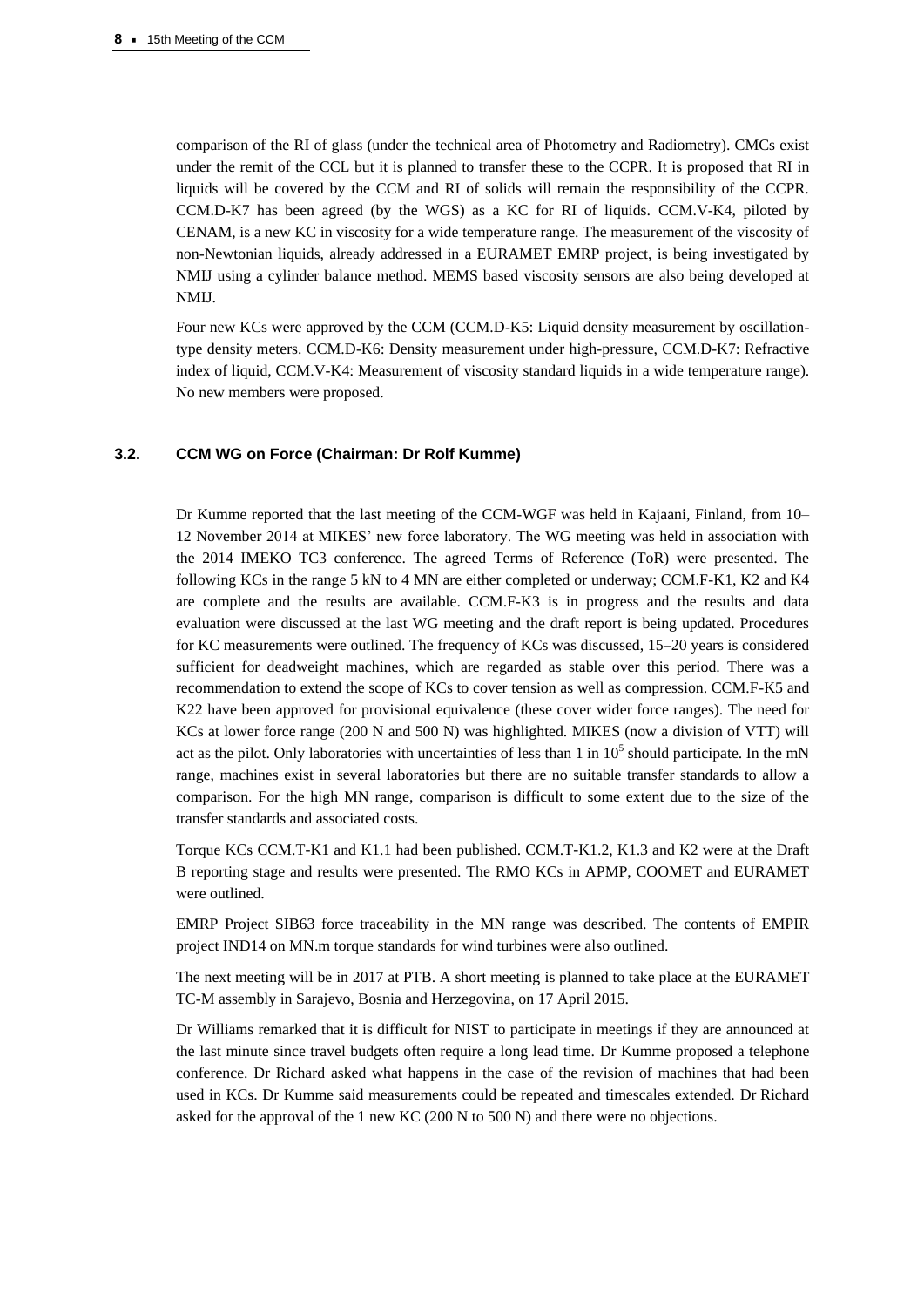## **3.3. CCM WG on Pressure and Vacuum (Chairman: Dr Karl Jousten)**

Dr Jousten noted that up until 1992 there had been four WGs in the pressure area. This was reduced to three in 2005, and then to two in 2012. Members were not generally in favour of the merger due to difference in technologies and lack of cross-area technical experts, but finally they approved the merger.

The terms of reference for the new WG were outlined.

In addition the WGPV requested the following to be added to the minutes (with agreement of the CCM President);

**1) In order to maximize the experience in leadership both for the pressure and vacuum, a vice chair with competence in the complementary field of the chair (either pressure or vacuum) shall always act.** 

**2) The WGPV will consist of two subgroups, one for pressure (P) and one for vacuum (V). If a NMI names two experts (P+V), only one will be the official delegate with voting rights.**

**3) Both the chair and vice chair may convene a meeting in their field of experience. In normal cases the whole WGPV shall have a meeting convoked by the chair.**

Meetings are held every 3 years; the next meeting will be in May 2017 at METAS (in association with the CCM International Conference on Pressure and Vacuum Metrology).

The membership was presented. The participation of SMU had been questioned following the retirement of the delegate but their membership has been provisionally restored. NIS had been invited as a guest at the last meeting, and full membership will be discussed at the next meeting.

With regard to Key Comparisons, CCM.P-K12 (leak rates) had been published in 2013 and two sets of CMCs had been submitted (in the service category Fluid Flow). CMM.P-K12.1 was at the Draft B stage. CCM.P-K14 ( $10^{-4}$  Pa to 1 Pa), piloted by METAS, had been completed in only 12 months, Draft B had recently been finalized. CCM.P-K3.1  $(3.10^{-6}$  Pa to 9⋅10<sup>-3</sup> Pa) had been published. CCM.P-K4.2012 (1 Pa to 10 kPa), Draft A had been completed in June 2014. For CCM.P-K3.201X  $(3.10<sup>-9</sup>$  Pa to 3⋅10<sup>-4</sup> Pa), a pilot study had been completed and measurements are due to start in 2016 (pending CCM approval).

Customer requests for the calibration of sniffer tests for leaks has led to a proposed comparison planned to start after 2017. At present, no comparisons above 100 kPa were being undertaken but a follow on from CCM.P-K1a,b,c (gauge pressure, 50 kPa to 7 MPa, completed 1997-1999) will be discussed.

New activities were presented in the fields of pressure by measurement in optical cavity, dynamic vacuum standards, and standards for partial pressure and outgassing rates. Outgassing rates may have implications in the area of traceability for mass comparisons made in vacuum.

Dr Ian Robinson asked about dynamic pressure work at high pressures. Dr Jousten said there had been a EURAMET joint research project and it had been successful.

CCM gave approval for CCM.P-K3.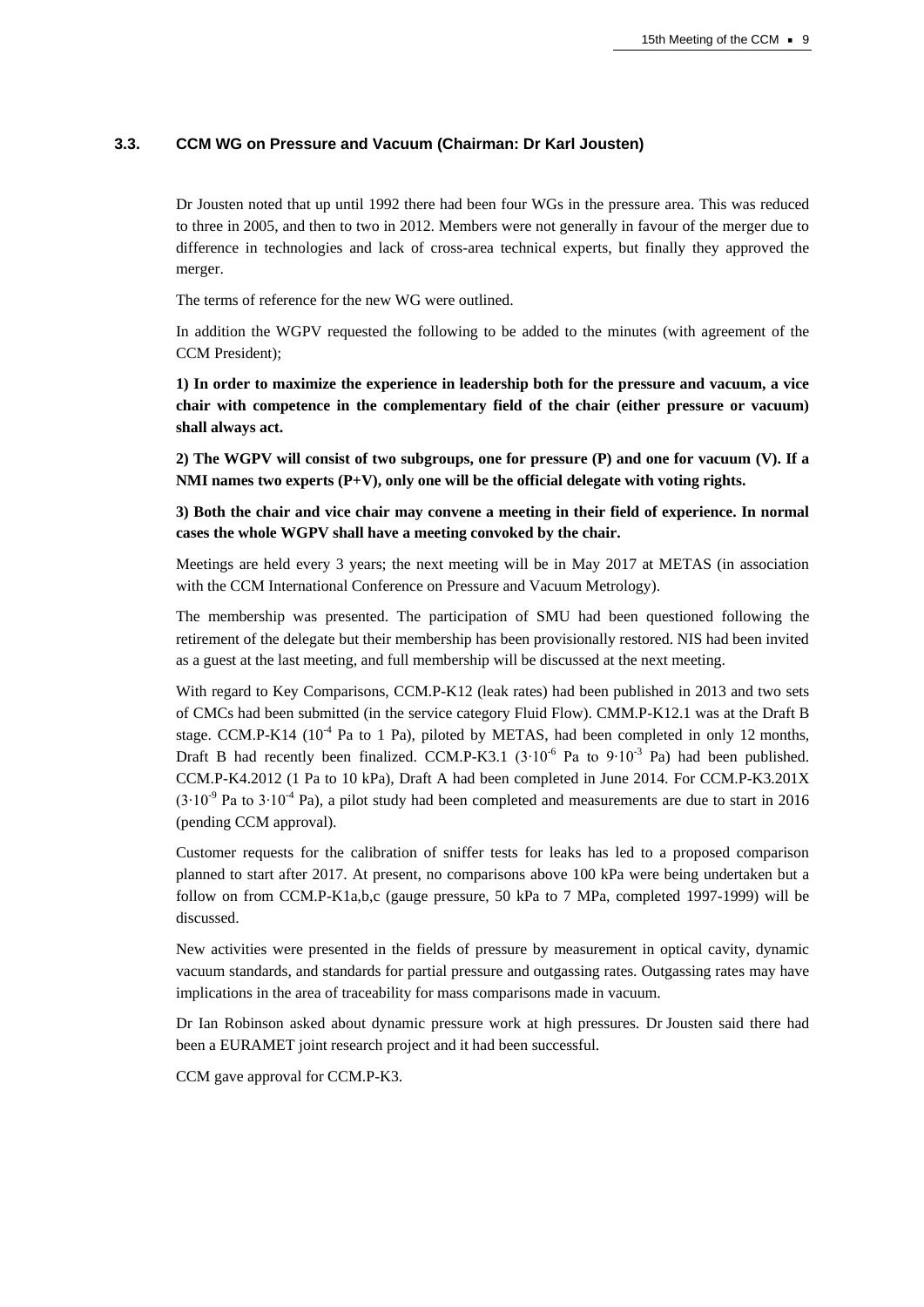## **3.4. CCM WG on Hardness (Chairman: Dr Sam Low)**

Dr Low outlined the history of the WGH. It was established as an *ad hoc* WG in 1998. Dr Low took over as chair in March 2014.

ToRs were outlined. A minor revision was required due to the withdrawal of a reference to the International Organization of Legal Metrology (OIML). For hardness, links with test bodies (ASTM and ISO) are crucial.

The programme of work for the next 5 years was outlined.

KCs and Pilot Studies in different hardness scales were outlined. CCM.H-K2 (Brinell hardness) is complete (report 2015), CCM.H-K3 (Rockwell C hardness (HRC)), Key measurements in all four regions had started, CCM.H-P1 (Rockwell diamond indenters: Pilot Study) – measurements were complete the report is due in 2016, CCM.H-P2 (Leeb (HL): Pilot Study) measurements are completed. Rockwell B, Rockwell N and Brinell KCs comparisons were planned.

Future activities include instrumented indentation test, nano-indentations, dynamic hardness, portable hardness testers, and hardness of elastomers and Martens hardness.

The last meeting of the WG was held on the 17 October 2014 (to coincide with ISO TC164) in China. The next meeting will be at the NPL in September 2015.

RMO KCs were outlined.

A major success since the last CCM meeting had been the development of formal definitions for Rockwell scales. Problems included a delay in reporting K2 and a delay in the initiation of K3.

Dr Walter Bich asked for examples of hardness uncertainty calculation (to improve on the calculation that was in the original GUM which was not used in practice). Dr Low said that in ASTM and ISO standards there are examples of uncertainty calculations, but not at the level of rigour which would be required by the GUM. However, he would be happy to provide a suitable example. Dr Milton, referring to participation of industrial companies in comparisons, said it was not prohibited but it was expected that they would sign an agreement (a template is available from Dr Fang). Dr Richard asked about KC approval, Dr Low said approval would be needed at a later stage.

## **3.5. CCM WG on Fluid Flow (Chairman: Dr John Wright)**

Dr Wright reported that the 2013 meeting of the WGFF had been held in Poitiers, France in conjunction with FLOWMEKO. The 2014 meeting had been held as a teleconference, coordinated by the BIPM over 2 half days. The next meeting will be in April 2015 in Washington, USA, in conjunction with the International Symposium on Fluid Flow Measurements (ISFFM).

There has been a global update and rationalization of FF CMCs. New CMCs for water speed and cryogenic liquid flow have been accepted.

WGFF Guidelines for CMC and Calibration Report Uncertainties had been completed in October 2013 and posted on the WGFF web page. A Review Protocol for Fluid Flow CMCs had been completed in September 2014. WGFF Comparison Calculations, including KC pass / fail / inconclusive criteria, was in process.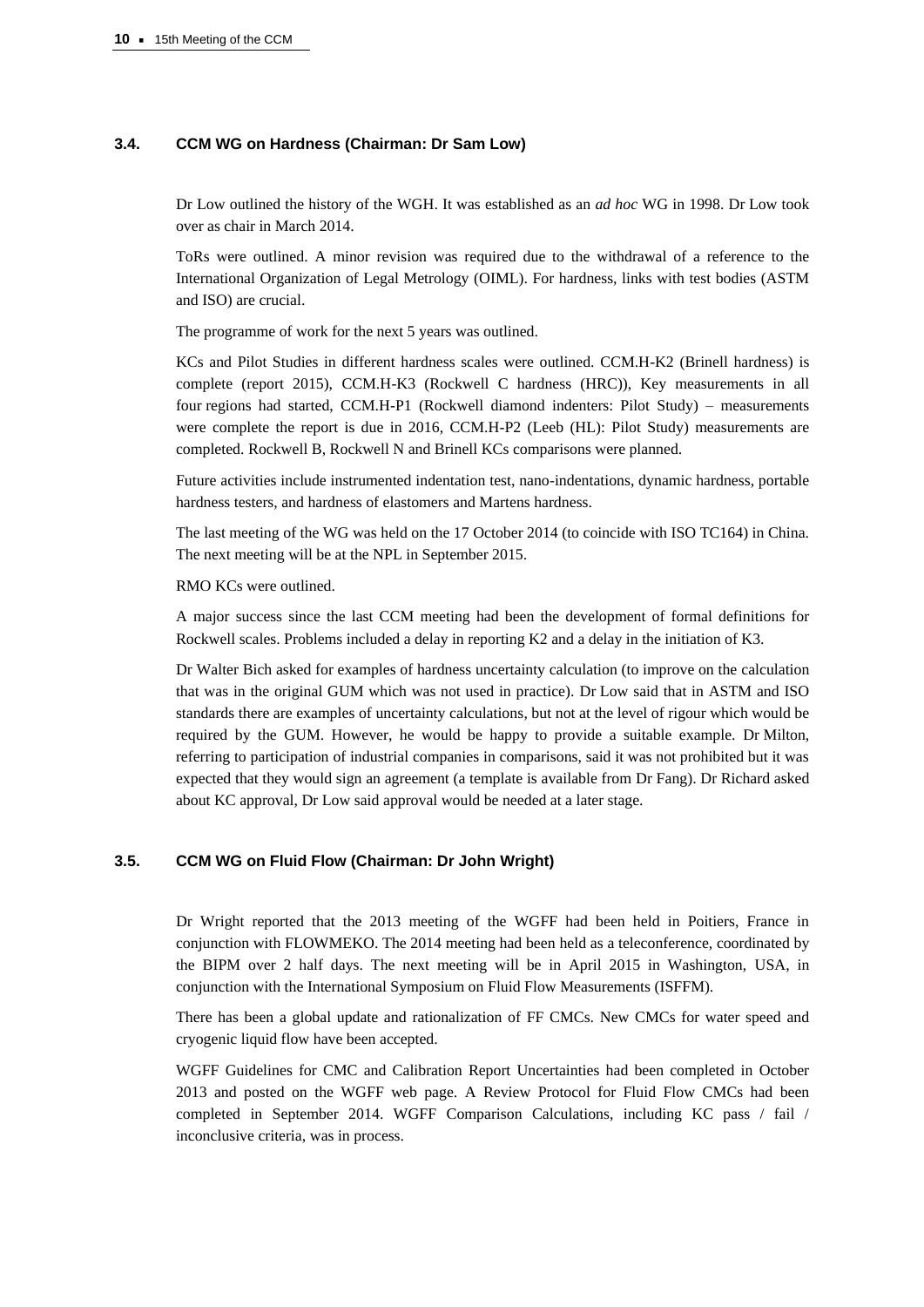A 10 year cycle of comparisons has been agreed. Reports for CCM.FF-K4.2, and CCM.FF-K5.a.2 had been published. For CCM.FF-K6 (low pressure gas flow) use of a reference curve (rather than KCRV), had been made. Inclusion of clear statements about whether CMCs are supported was now mandatory. CCM.FF-K4.1 (liquid volume 100 mL and 200 mL) is nearing completion. CCM.FF-K2.1 (liquid flow using Coriolis meters) is in progress (merging H-C and water flow capability). The transfer standard will subsequently be used for industrial comparisons.

An issue is that, since flow is a derived quantity, measurement capabilities in industry can be better than at NMIs but such capabilities have not, up to now, been validated by comparisons due to limitations in the transfer standards.

CCM.FF-K3 (air speed) is under way. CCM.FF-K2.2 H-C (liquid flow) and CCM.FF-K5 (High pressure gas flow) have not yet started. A new comparison similar to the old CCM.FF-K1 on water flow is considered necessary and requires approval.

A discussion on pass / fail / inconclusive criteria was presented. There are issues with interpretation and the calculation of measurement uncertainty (to include drift in the transfer standard which is necessary for flow transducers, for example). Sometimes the uncertainty in the transfer standard is five times that claimed by participants making it difficult to support CMC claims with smaller uncertainties. New criteria for assessment of equivalence are proposed.

Dr Michael Stock agreed with the issues regarding the uncertainty in the transfer standards and asked if the device uncertainties are included in CMCs. Dr Wright said CMCs should include uncertainties for the best available devices in the measurement range concerned. He also said that an additional issue was that you do not always know the performance of the transfer standards before the start of the comparison. Dr Stock affirmed that it is not the job of the CCM to validate CMCs but agreed that the data outlined by Dr Wright would help with the work of the RMOs in validating CMCs.

A repeat of CCM.FF-K1 was approved by the CCM.

#### **3.6. CCM WG on Gravimetry (Chairman: Dr Alessandro Germak)**

Dr Germak outlined the ToRs for CCM-WGG.

A 5 year work programme was described. Only four CMC declarations had been made to date but two more are expected in 2015. The WG membership was outlined (20 members), all RMOs are represented. Changes to delegates of member NMIs and DIs were listed.

The last meeting was held at the BIPM in February 2015, the next meeting will be held in Brussels, Belgium, in February 2016, in conjunction with a workshop on absolute gravimetry.

A major issue was the development of the CCM - IAG Strategy for Metrology in Absolute Gravimetry. The main objective is to define and harmonize the activities in order to ensure traceability to the SI for gravity measurements at the highest level for metrology and geodesy within the framework of the CIPM Mutual Recognition Arrangement (CIPM MRA).

A scheme for traceability (and validation) to the SI for gravimetry was outlined. A number of routes for primary traceability exist.

Planned KCs include one in EURAMET and one in APMP. CCM.G-K3 2017 will take place at NIM, Beijing, China. Comparisons are considered sufficient to support current CMCs. A periodicity of 4 years has been agreed within the WG.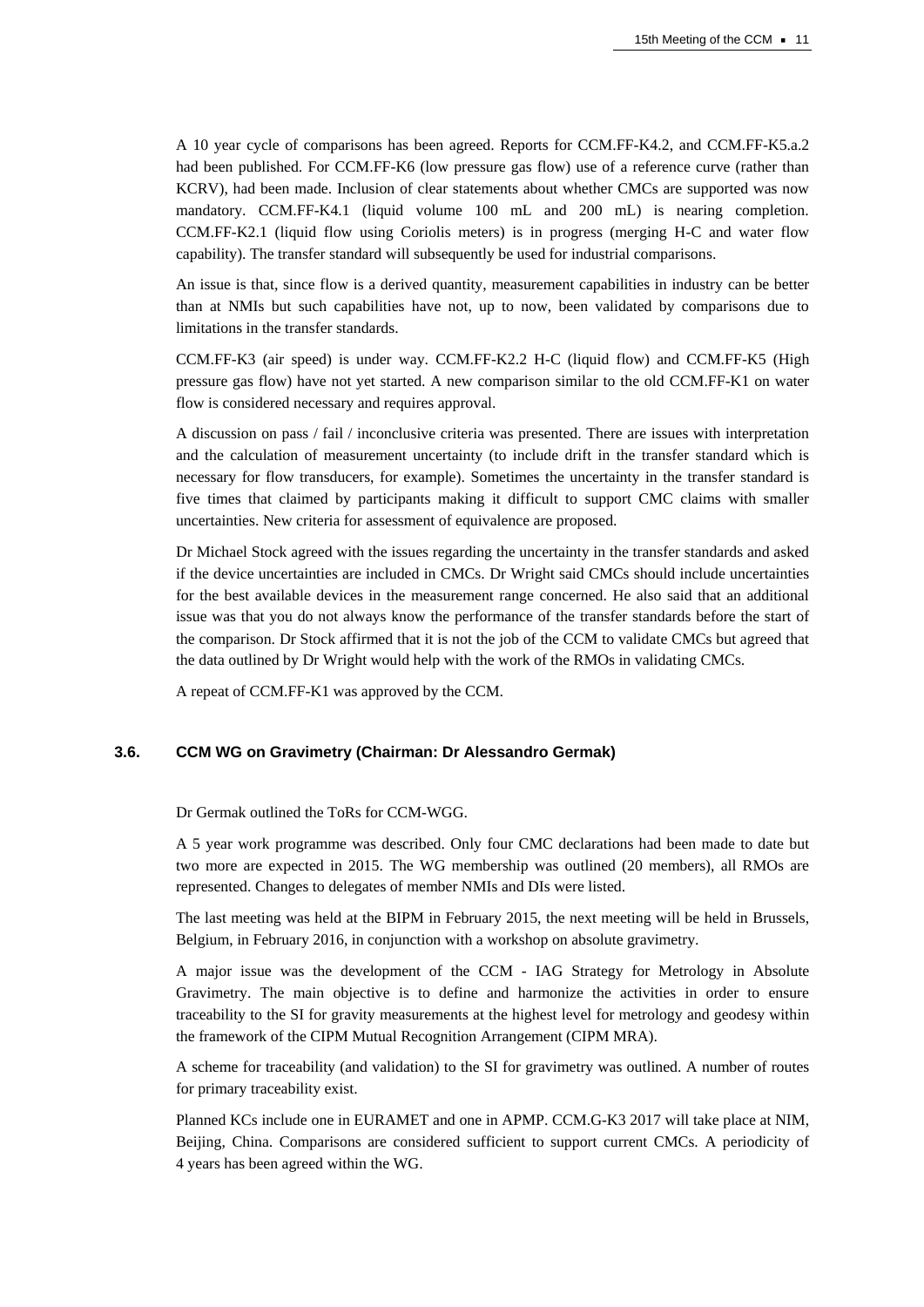A highlight has been technology trends; new prototype instruments for gravimetry are under development.

Dr Piquemal asked if all ten participants (in KCs) would submit CMCs. Dr Germak said not all but most participants would submit CMCs. Dr Piquemal asked about the correlation between FG5s gravimeters in comparisons. Dr Germak said it was difficult to calculate correlation. Dr Richard asked why a periodicity 4 years was deemed necessary; was it due to instrument stability. Dr Germak said that instruments often need servicing and are transportable so, as a result, are more liable to instability. Also they [comparisons] are important for instrument development. Dr Richard commented that the primary role of KCs is not to carry out research. Dr Richard proposed that the CCM approve the next KC, which is well along in its planning. Dr Williams said he would be happy to agree this KC, but commented that there would need to be a sound argument for the short periodicity for subsequent comparisons.

# **3.7. CCM WG on the Realization of the kilogram (WGR-kg, Chairman: Dr Horst Bettin)**

Dr Horst Bettin outlined preconditions for the new kilogram definition (CCM recommendation G1 (2013)) and introduced the speakers.

#### **Recent experimental results, outlook (Dr Robinson)**

A paper from the International Avogadro Coordination was published in *Metrologia* in February 2015. It reports  $N_A$  at an uncertainty of 2 in 10<sup>8</sup>. The published value was different with respect to  $h_{90}$ by 197 ppb. Dr Robinson outlined where the uncertainties have been improved - predominately molar mass measurements and improvement in the roundness (the deviation from a perfect sphere now being less than 20 nm).

NRC had published a value for the Planck constant, *h*, in *Metrologia* 2014 with relative standard uncertainty of 18 ppb, the value being 189 ppb offset from  $h_{90}$ . Improvements included elimination of excess strain in the beam splitter. New results are expected by mid-2017.

NIST had published in *Metrologia* in February 2015 on the NIST-3 balance. The value for *h* had an uncertainty of 57 ppb and was 77 ppb offset from  $h_{90}$ . 2005 to 2013 data had been included and a shift of 70 ppb had been seen in 2010. Work at NIST is now concentrating on the NIST-4 balance, with results expected before 2017.

LNE had a paper accepted by *Metrologia* with an uncertainty of 310 ppb (−8 ppb offset to *h*90).

At NIM, the joule balance prototype was operating at 8.9 ppm. NIM is constructing a new balance, which it expects to complete by the end of 2015, an uncertainty of 100 ppb is expected by 2017.

METAS predicts its uncertainty to be <50 ppb by mid-2017.

BIPM initial measurements give a type A uncertainly of 500 ppb. An improved apparatus is being prepared and an uncertainty of 100 ppb is expected by mid-2017.

MSL uses a pressure balance for the weighing and moving modes. The magnet is designed to have a low temperature coefficient and gives a very uniform field. The influence of piston eccentricity is less than 10 ppb, results are expected by mid-2017.

KRISS measurements will start in 2016 with a target uncertainty of 50 ppb by mid-2017.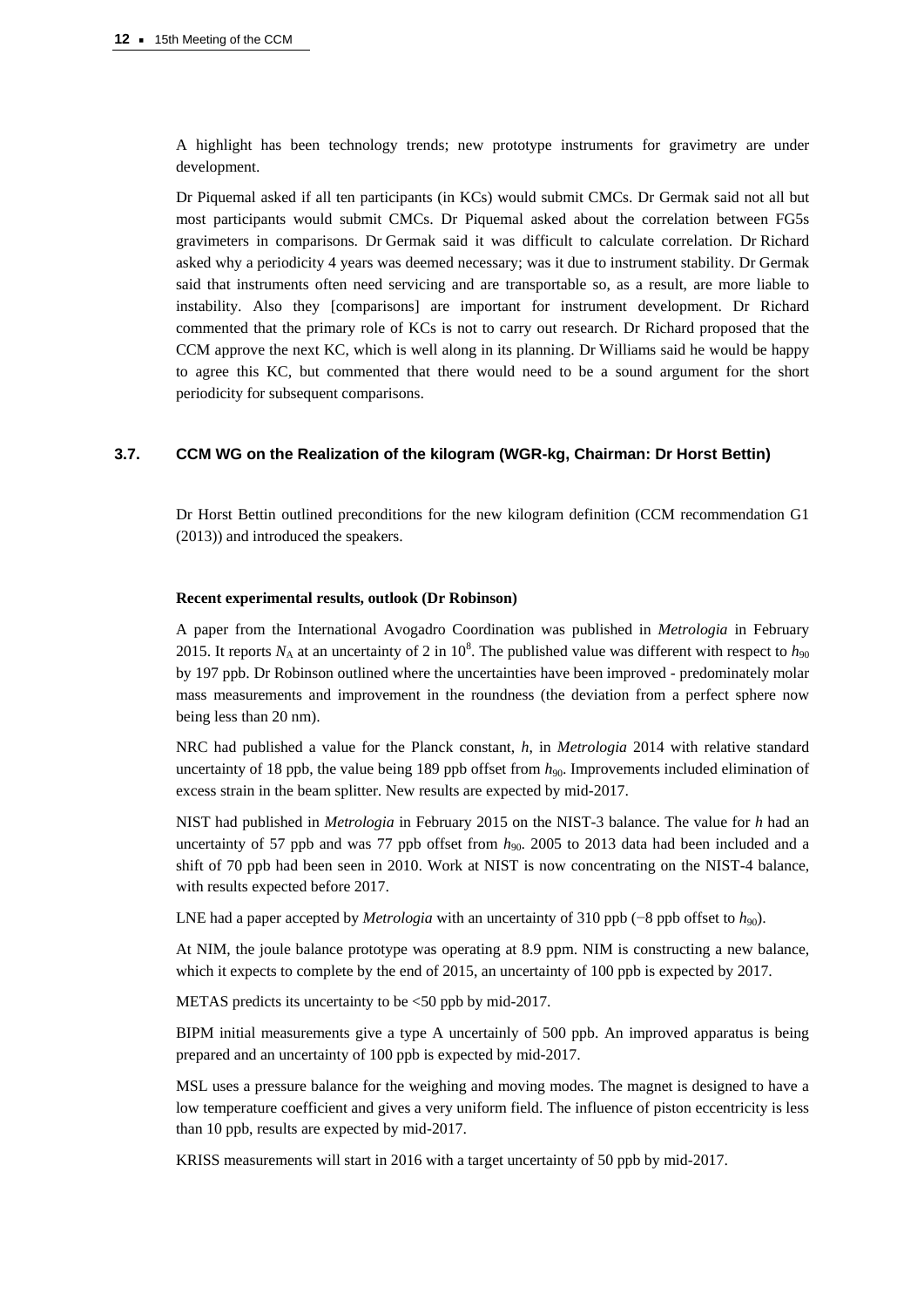NPL has a new design which is less sensitive to alignment errors. A prototype is under development.

The target for most experiments to publish values at their target uncertainties is mid-2017. Dr Robinson commented that there is the expectation that results should be of the highest quality. To achieve this aim may require mutual cooperation amongst NMIs.

#### **Extraordinary comparison with the international prototype of the kilogram (IPK) (Dr Stock)**

Dr Stock noted that these Extraordinary Calibrations (ECs) were not part of the Periodic Verification series, the last of which was carried out in 1988-1992, the 3rd Periodic Verification (PV). The activity is shown in the CCM roadmap and follows the CCM recommendation of 2013. The objective of the ECs is to provide traceability to the IPK for BIPM working standards and in particular for standards of NMIs carrying out primary realization experiments to determine the value of the Planck constant. The international prototype of the kilogram (IPK) is not permanently accessible so the mass unit at the BIPM has been maintained since 1992 on a set of ten working standards.

The results of the cleaning and washing operations on the IPK and its six official copies were shown. All seven prototypes behaved consistently on cleaning and washing. When clean, the prototypes show an average change of −15 µg (SD 2 µg) so the results are consistent. The prototype No. 34 (the kilogram of the French Academy of Science, which was last cleaned during the 3rd Periodic Verification (PV)), was also cleaned and weighed. It showed a loss of 20 µg so is regarded to be in agreement with the other prototypes. Recontamination shows a rapid initial increase followed by constant (slow) gain. The mass differences of the official copies and No. 34 from the IPK have changed on average by only 1 µg since 1992. It can be concluded that over the 22 years since the 3rd PV, the IPK and its six official copies have behaved as a consistent set of mass standards.

As a result of the ECs, the BIPM as-maintained mass unit was found to have drifted by 35 ug since its last calibration with respect to the IPK in 1992. Working standards have lost between 18 µg and 88 µg since their last calibration against the IPK. Mass losses have been seen to correlate with the number of weighings made with the standard, suggesting a wear process.

Mr Patrick Abbott commented that at the 3rd PV, a long-term drift of 1  $\mu$ g/year was applied to the kilogram and asked if this will continue to apply. Dr Stock said more data was required but the value seems sensible. Dr Alan Steele asked if pre-prints of article (to be published in *Metrologia*) would be available. Dr Stock agreed to provide these.

Dr Stock gave a presentation showing how the mass unit had been maintained at the BIPM since 1992 (3rd PV). Since then the mass unit was maintained using a set of ten working standards. Comparisons within the set provided only mass differences. These had to be converted into absolute mass values by making assumptions on which standard(s) had been the most stable since the last comparison. The guiding principle for selecting a hypothesis was that it led to the best overall mass stability of the set since the last inter-comparison.

Dr Piquemal asked what had been the motivation to change the weights selected as reference standards from among the working standards. Dr Stock replied the protocol was to choose the (pair of) standards which gave the most stable results. Dr Williams commented that the biggest issue was that the uncertainty bars on the mass standards were inconsistent with the errors (35 µg error against 7 µg uncertainty). Dr Stock agreed. Dr Williams asked the CCM to recognize the work of Dr Lars Nielsen which had initially identified that there may be an issue with the scale. Dr Davis seconded this proposal and remarked that it was a shame that the work of Dr Nielsen is only now being published. Dr Milton commented that plans for the future maintenance of the mass unit would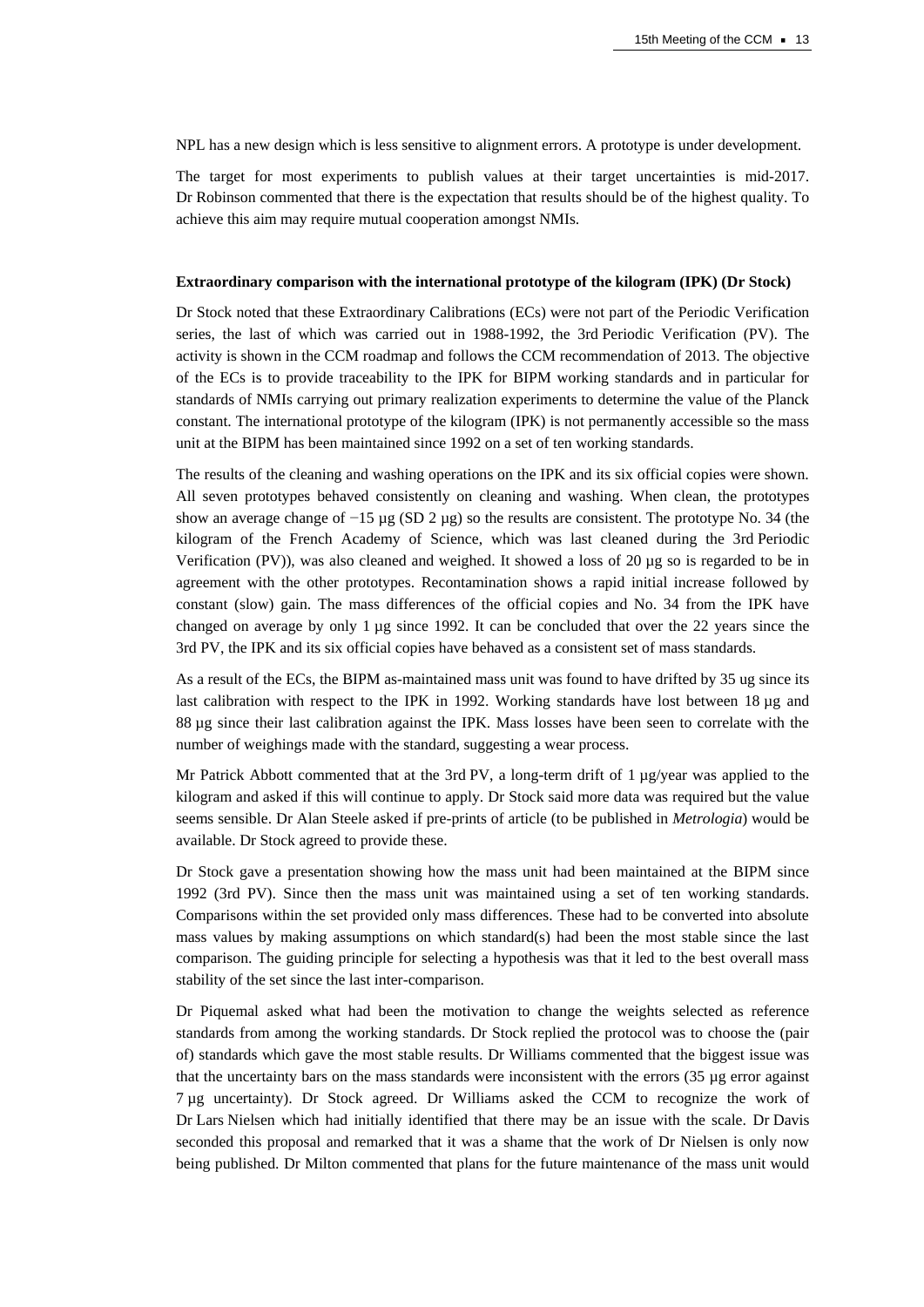be presented later. These plans reflect lessons learned from the exercise. Dr Jousten asked why the whole group of working standards was not used in the model. Dr Stock replied that the actual value of the entire group contributed to selecting those used as the reference. Dr Steele asked how the scalechange was to be addressed in term of impact on the NMIs with primary realization experiments. Dr Stock replied that corrected values had been provided to these NMIs before the end of 2014 and additionally they had had their primary standards recalibrated during Phase 2 of the Extraordinary Calibrations. Dr Steele advocated the use of a single reference standard in future, to promote continuity of the drift monitoring.

#### **Evolution of the BIPM mass scale (Dr de Mirandés)**

Dr Estefanía de Mirandés showed the traceability chain from the IPK to the working standards. Two of the ten working standards are reserved for exceptional use.

The composition of the CCM Support Group for the Extraordinary Calibrations was outlined.

There is a large range of mass loss between working standards (18  $\mu$ g to 88  $\mu$ g) and this was roughly proportional to the number of weighings performed on the working standards. All data for working standards from 1992 to 2013 provides 546 comparisons. Models have been developed to include contamination and wear and to include cleaning processes. Four models have been evaluated:

- 1. linear dependence of mass on time
- 2. linear dependence of mass on time and on the number of sets of weighings (one coefficient for each mass comparator, common to all standards)
- 3. no linear dependence on time but dependence on number of sets of weighings (one coefficient for each standard and each mass comparator (only HK1000 and Metrotec))
- 4. As 3 but also includes linear dependence on time

Model 3 was observed to produce the smallest residual in fitting the data. In fact model 4 gives a better residual but this was thought to over-fit the data. Model 3 was re-run varying the start date of the wear effect. For the HK1000 comparator, the residuals show a significant minimum for a wear start date of 2004. This correlates with the time of a modification to the HK1000 balance in July 2004. According to Model 3, the drift has nearly stopped since 2010, which coincides with the HK1000 going out of service. The model allows the calculation of corrections to previous mass calibrations. All potential contributors to CODATA received such corrections for previous calibrations in December 2014. The total uncertainty for revised mass values, based on the selected model, has been estimated as 3 µg.

Dr Williams acknowledged the hard work of Dr de Mirandés. He noted that the Type B uncertainty does not include differences between the models. Dr de Mirandés agreed. Dr Milton said that the BIPM had referred back to the GUM which does not assign an uncertainty to the veracity of the model. If this uncertainty component had been included it would have suggested there was not a significant error in the maintained mass unit (the uncertainty would have been comparable to the error) which he was sure there was. Mr Zoltan Zelenka asked how large the uncertainty (in the model) was. Dr de Mirandés replied that it is 17 µg. Dr Stock added that the corresponding uncertainty interval would have been strongly asymmetric. Dr Bich defended the choice made by the BIPM, i.e., to select the model that best fits the data and ignore model uncertainty, for two reasons. On the one hand, the objection that the selected model could be completely wrong applies to most practical cases. On the other hand, a model uncertainty evaluated from the data dispersion among the different models examined would not be reliable, since they all belong to the same family and only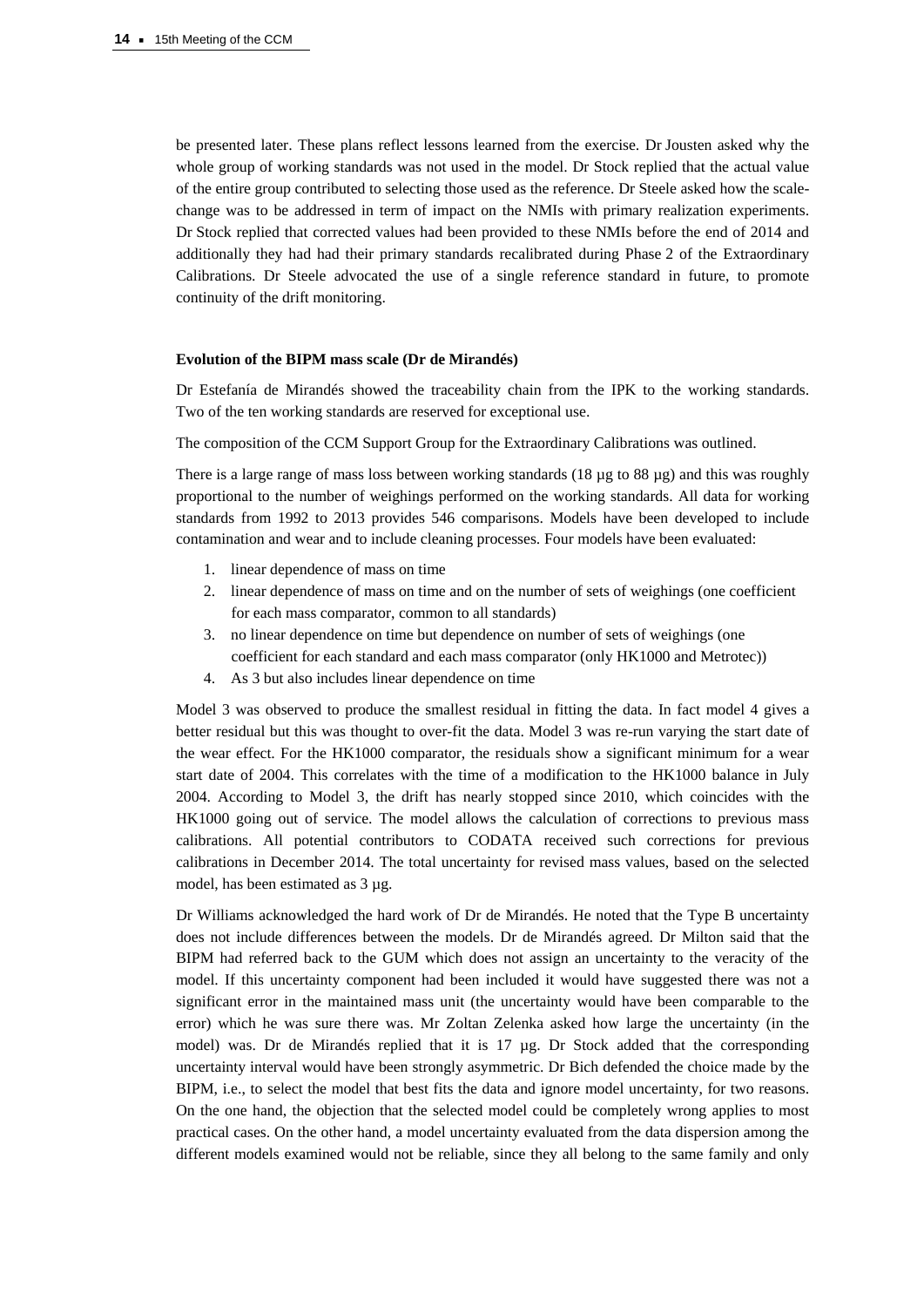differ in minor details. Dr Steele suggested that there was no advantage to leaving in a drift model as there was correlation with wear; he asked how many wear coefficients had been used. Dr de Mirandés replied that there was separate coefficient for each standard used on each balance (i.e. the number of coefficients is the product of the number of weights and the number of balances used). Dr Steele asked if, given the small uncertainties calculated, it made sense to reduce the number of parameters as this would give more confidence in the model. Dr de Mirandés said the model with only the HK1000 wear coefficient had been evaluated and changed the fit only slightly. Also, correlations between calibrations had been considered. Dr Williams said he was happy with the uncertainties assigned but noted that models had been shown retrospectively to be physically incorrect. Dr de Mirandés replied that an evaluation of the balance is planned to experimentally validate the model (with the reassembled HK1000 balance). Dr Stock noted that it had been difficult to validate the central period of the error fit (2006 – 2009) because no data from this period involved those NMI calibrations which have been re-issued (to date).

#### **Final draft of the** *mise en pratique* **of the new definition of the kilogram (Dr Bettin)**

Version 9 of the Kilogram *mise en pratique (MeP)* was distributed in December 2014.

"Open questions" to be addressed were:

- SI brochure, Periodicity of NMI participation in CMCs
- Technical protocol for the pilot study
- Use of ensemble, validation
- Special issue of *Metrologia*

An update of the *mise en pratique* of the (new) kilogram definition will take place after the completion of the pilot study.

Dr Richard noted that comments on Version 9 could still be received and thanked Dr Bettin for his work. The Version 9 was provisionally approved.

#### **Pilot Study (Dr Stock)**

The plan for the pilot study for the awaited kilogram redefinition, which is part of the CCM roadmap, was outlined.

The objectives are: to compare primary realizations, to test dissemination, and also to link the BIPM ensemble of reference mass standards to primary realizations (for future dissemination and bilateral comparison with new primary experiments). Potential participants have been contacted and a proposed scheme was outlined. The participants would provide their own transfer standards (1 Pt-Ir to be calibrated under vacuum and 2 stainless steel to be calibrated in air) and would be provided with an arbitrary value of *h* to allow the calculation of a mass value from the primary relation experiment.

Dr Steele asked if randomized values of *h* could be assigned to make the comparison more "blind". Dr Stock said it had been considered, but he was not convinced it would ensure "blindness", but it would be given further consideration.

Participants will be required to attain an uncertainty of less than 5 in  $10<sup>7</sup>$  for their realizations by the time of the comparison. The end limit (on the schedule) is CCM 2017, by which time a report needs to be ready. It is proposed that measurements be made at NMIs during January to March 2016 (and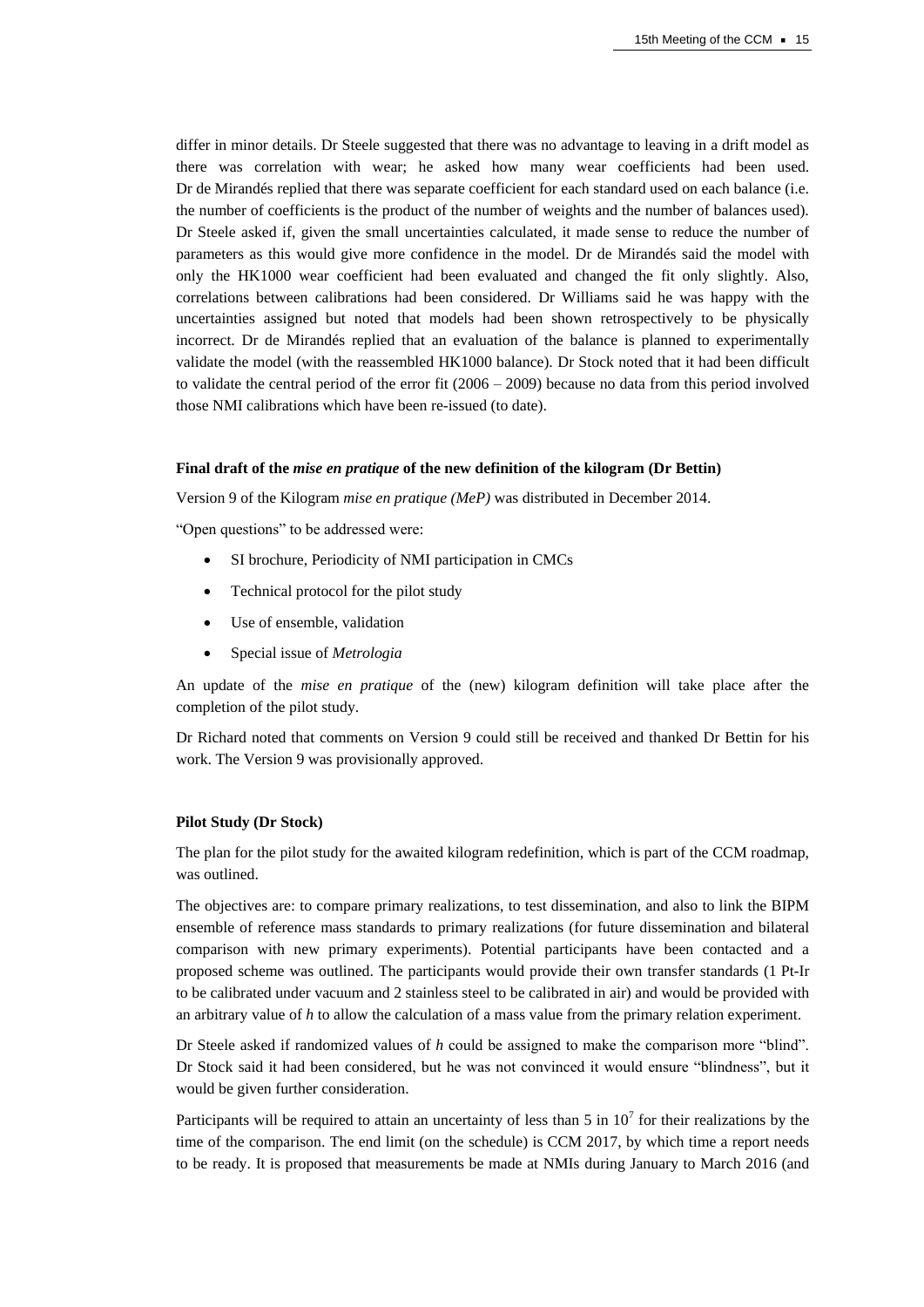again in August – September 2016). A weighted mean is proposed for the calculation of the Comparison Reference Value.

Dr Steele asked about the 5 in  $10^7$  threshold, as this is high and increases the number of participants. Dr Stock agreed it might be too high and it would be reviewed. Dr Fujii asked about the schedule and the need for two round trips to bring the transfer standards to the BIPM, he also asked about the need to check the dissemination with the stainless steel transfer standards. Dr Bettin said that it was necessary to demonstrate that the mass unit can be reliably disseminated (as outlined in the *MeP*). Dr Richard Green asked for flexibility in how measurements were made (in air or vacuum). Dr Williams said the protocol was the opposite of what would be done in practice. Dr Stuart Davidson clarified that stainless steel transfer standards would never have to go into vacuum as their role is to check dissemination (to air) from the primary realization. Dr Steele asked for assistance with PtIr as they had none to spare.

#### **Special issue of** *Metrologia* **2016 (***mise en pratique* **of the definition of the kilogram) (Dr Bettin)**

The contents were outlined. Proposed papers are:

- P. Richard: Foundation for the redefinition of the kilogram
- G. Mana: A system of units based on fundamental constants of physics
- I. Robinson: The watt balance: a technique for implementing the new SI definition of the mass unit
- K. Fujii: Realization of the kilogram by the XRCD method
- Zhang Zhonghua: A new generation joule balance with electromagnet at the NIM
- K. Marti: Surface science for mass artefacts
- S. Davidson: Air-vacuum transfer; establishing traceability to the new kilogram
- S. Guelatti-Khélifa: Precise determination of the ratio *h*/*m* : a way to link Avogadro project to watt balance
- L. Nielsen: Dissemination, mass scale and CMCs after the redefinition of the kilogram
- E. de Mirandés: The BIPM ensemble of reference mass standards
- R. Davis: Pilot Study for an on-going BIPM Key Comparison
- M. Stock: Redefinition of the kilogram: ensuring continuity between the definitions based on the International Prototype of the Kilogram and on the Planck constant

The deadline for abstracts and contact details is February 2015 and for paper submission early 2016.

#### **Review of the situation with the CCM conditions (Dr Bich)**

Dr Bich made a presentation entitled "*A check of consistency of available results concerning the Planck constant*". He outlined CCM recommendation G1 (2013). The GUM definition for the independence of results was stated. Regarding consistency there is no explicit guidance in the GUM.

The use of the chi-squared criterion to look for data consistency was outlined. Five values of the Planck constant were considered: IAC 2015 and 2011, NIST-3, NIST-2 (1998) and NRC. NPL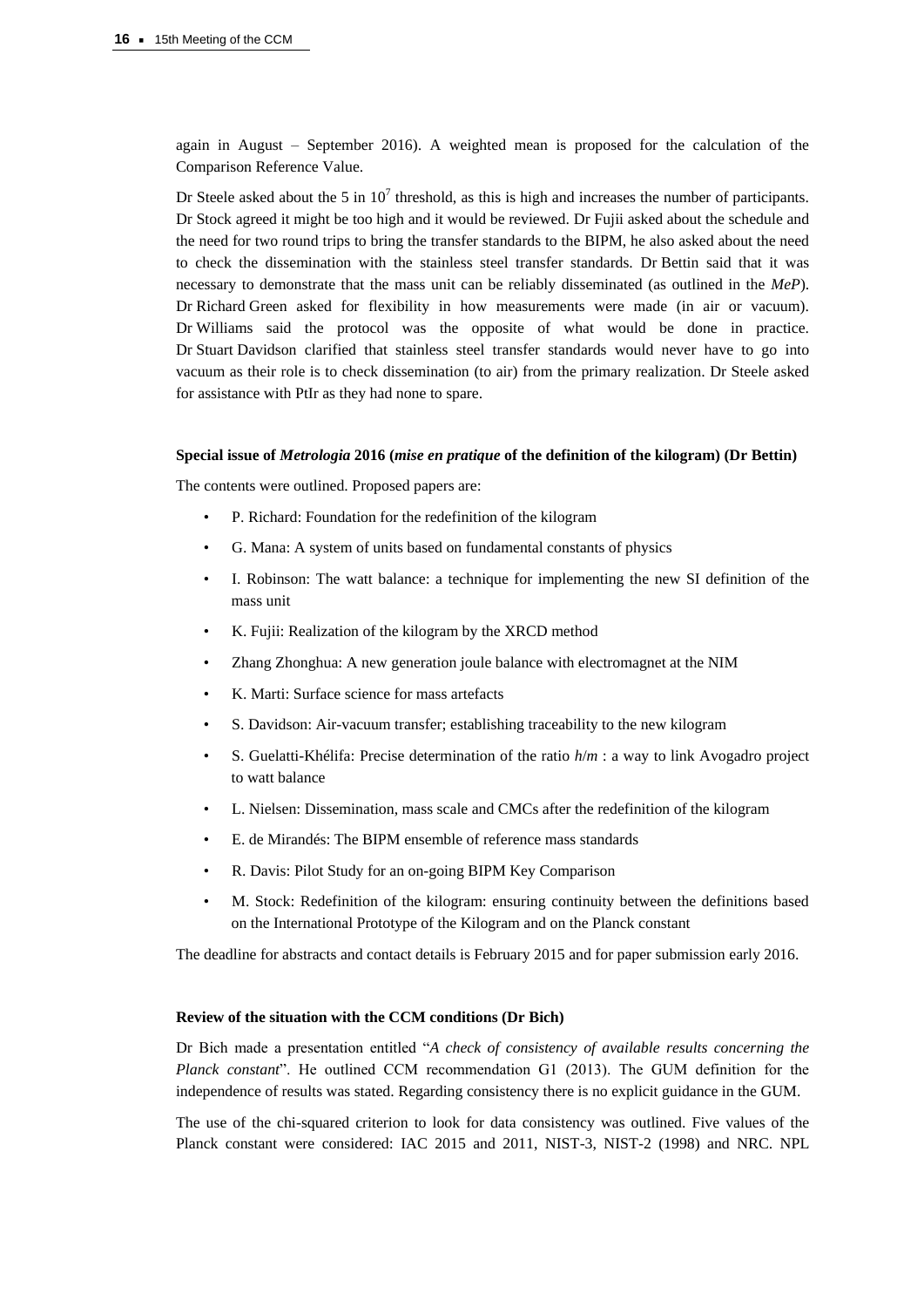(2012) has not been used due to its larger uncertainty. The correlation coefficient of the two IAC results has been estimated as 0.35. The correlation coefficient of the two NIST results was taken as 0.09. Further correlations exist due to the common traceability of the (national) prototypes and this needs to be evaluated.

Conclusions are:

- Condition 1 (of CCM recommendation G1) is not met, as regards independence and uncertainties.
- In all considered cases, data passes the test at 0.05 significance level, but does not at the level corresponding to the quantile (expectation + one standard deviation).
- The statistic  $\chi^2_{\rm obs}$  is dangerously close to the 95<sup>th</sup> percentile when considering all relevant data.
- The CCM has to decide about consistency. As a personal opinion, Dr Bich would be reassured by a  $\chi^2_{\rm obs}$  well within the high-density region of the PDF.
- Condition 2 of CCM recommendation G1 (one result with relative uncertainty below 2 in  $10<sup>8</sup>$ ) is met.

Dr Williams said it was not necessarily an issue that the fit is not exact now since agreement in 2017 is the important thing. He predicted the NIST value will agree better in 2017. Also correlation needs to be obtained (ideally) from the experimentalist. Dr Davis commented that the analysis is much more exacting than that which went into the CCM Resolution and the selection of uncertainties therein. Dr Steele remarked that it was interesting to see how the value of *h* moves around with the addition (or removal) of results. He also commented that there is also a grey area between not rejecting the hypothesis and accepting it. Dr Bich noted that another consideration was the handling (inflation) of uncertainties by CODATA to ensure consistency. Dr Steele said we need to consider what uncertainty we should accept on the CODATA value for *h*, bearing in mind that it may be "wrong". Dr Stock noted all results depend on the results of calibrations from the BIPM, so correlation has always existed and is unavoidable.

Dr Bettin said that, although the NIST value is currently inconsistent, IAC values from NMIJ and PTB (treated independently) and the NRC watt balance result are in agreement (Birge Ratio <1). Correlation of the two IAC values is estimated at 0.2.

### **Membership of WGR-kg (Dr Bettin**)

Dr Bettin proposed new membership for NPL, KRISS and personal membership for Dr Leonid Vitushkin (VNIIM). The next meeting will be held on 8 July 2016 at the CPEM.

Dr Richard thanked contributors to this session.

## **3.7. WG dissemination of the kilogram (WGD-kg, Dr Davidson)**

Dr Davidson noted that, as deputy chair of the WG, he was substituting for Chris Sutton. He outlined the Terms of Reference and membership of the WG. The last meeting had been held on 24 February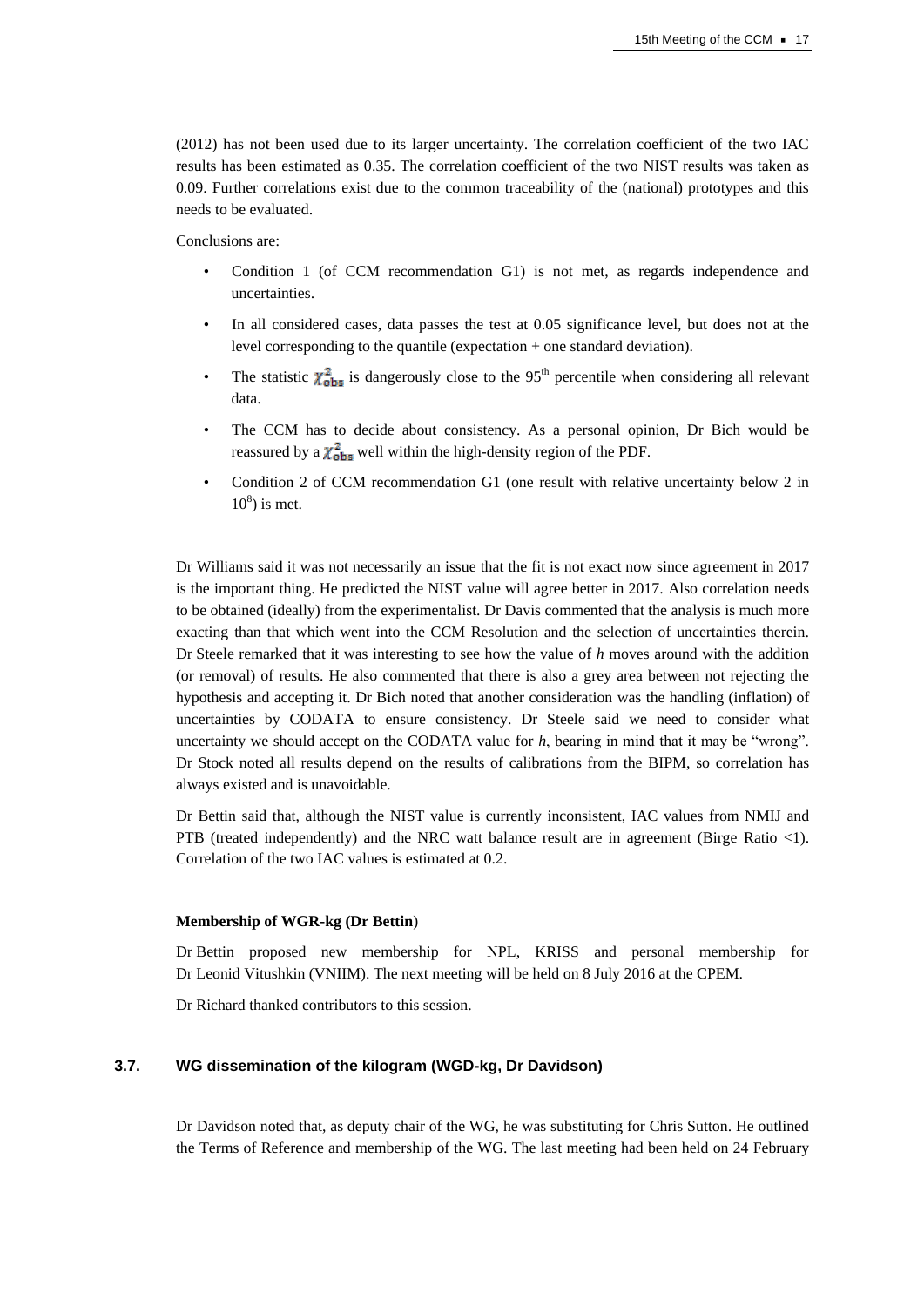2015 and 20 of the 22 members had been represented. Twelve technical presentations had been made mainly focusing on the adjustments to the BIPM as maintained mass unit and the development of methods for disseminating the redefined kilogram.

CIPM Key Comparisons were reported. CCM.M-K4 (1 kilogram) and CCM.M-K6 (50 kilograms) were complete. CCM.M-K7 (500 mg to 5 kg) was in process and Draft A of the report was being prepared. The status of RMO key comparisons was also presented.

Conclusions for the WG meeting were:

- Adjustment of BIPM as-maintained mass unit reported. Variations of up to 35 µg with respect to the IPK. BIPM will provide corrections for all (NMI) calibrations since 2003, before that date the offset was negligible. New values for national standards will be issued to NMIs by the BIPM.
- Pilot study to check dissemination from primary realizations to mass (in air) in development.
- CCM TG1 comparison of weighing in vacuum complete and will be published.
- Many NMIs undertaking research into maintenance and dissemination of the mass scale following redefinition.
- 3 KCs in progress or recently completed: CCM.M-K4 (1 kg), CCM.M-K6 (50 kg), complete and CCM.M-K7 (500 mg  $-5$  kg) under way.
- No new KCs required at present. Periodicity of 10 years is adequate.
- RMO KC linking to completed CIPM KCs is under way.
- Issues with changes to the BIPM maintained mass unit need to be taken into account to ensure consistent linking of future (RMO) KCs. WGD-kg will issue a guidance document.

Dr Bich asked if the median had been used as reference value for CCM.M-K6 and CCM.M-K7, since it is robust and not as sensitive to errors in one of the participants' results. For CCM.M-K6 the median had been used, for CCM.M-K7 the draft A is in preparation but it is also intended to use the median as the reference value.

# **4. DRAFT VERSION OF THE 9TH EDITION OF THE SI BROCHURE (COMMENTS TO THE CCU) (DR FANG)**

Dr Fang noted that delegates still had one month to send comments on the draft SI brochure to the President and the Executive Secretary of the CCU. A meeting of the CCU drafting team is scheduled for June 2015. Prof. Joachim Ullrich, CCU President, outlined the review timescale and encouraged contributions. He also said that he was glad to be attending the CCM and had found the meeting very productive. He felt that the CCM was becoming more relaxed about the redefinition.

Dr Richard asked what further changes to the draft SI brochure were expected. Prof. Ullrich said that he would like to abstain from major changes as it had been extensively reviewed already.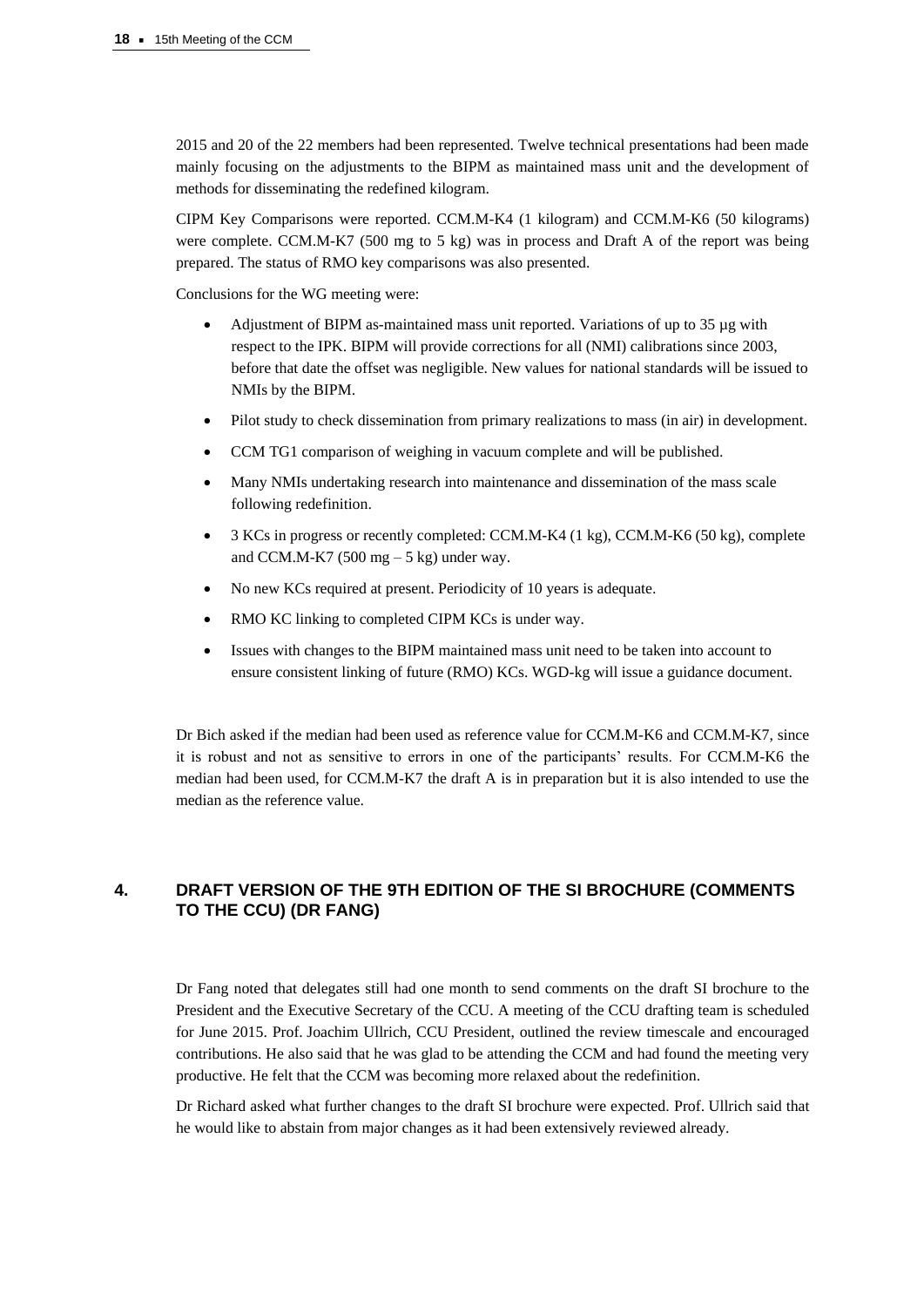# **5. TECHNICAL WORK OF THE BIPM MASS DEPARTMENT (DR STOCK)**

#### **Extraordinary Calibrations - Phase 2, the calibrations of NMI standards (Ms Pauline Barat)**

Ms Barat noted that the NMIs involved with this work are LNE, METAS, MSL (stainless steel standards), NIM, NIST, NMIJ, NRC and PTB. Calibrations had been carried out using BIPM Working Standards 650 and 91 (except for the stainless steel weights). No cleaning and washing had been performed on the prototypes sent for calibration. Examples of the results were shown. Post cleaning drift rates (with respect to the 3rd PV) were in the range  $0.6 \mu g$  to 1.2  $\mu g$  per year. Uncertainty budgets for the reference standards contained contributions from the cleaning and washing of the IPK, the global fit of all the data (from Phase 1) and the stability of reference standards and gives an overall value of 2.2  $\mu$ g (rounded to 3  $\mu$ g). This compares with 2.3  $\mu$ g from the 3rd PV). The overall uncertainties for NMI prototypes are 3.5 µg (compared to 4 µg after the 3rd PV).

#### **Strategy for the future maintenance of the BIPM mass unit (Dr Stock)**

Dr Stock outlined the proposed strategy. A clear hierarchy for the working standards is to be reestablished together with a reduction in the total number of weighings performed and the use of statistical techniques to follow trends. All mass comparators would be assessed for wear characteristics. Regular reports would be presented to the CCM.

The proposed hierarchy was outlined. There will be four levels; the IPK  $+$  Témoins, three standards for exceptional use, three standards for limited use and six working standards. A new calibration schedule will mean that the calibration service will not be permanently available.

Dr Roman Schwartz asked what would be done about cleaning and washing. Dr Stock replied that this needs to be decided in detail but the trend would be not to do this regularly. Dr Schwartz said he recommends no cleaning to maintain history. He also suggested that the prototypes from NMIs could be supplied with predicted values (provided by the NMIs) to give more data. Dr Nielsen asked what model would be used to assign post cleaning mass values to standards. Dr Stock said a limited set of data was presently available but he expected a mass change of about 1 µg/year. With more data (with respect to the témoins and IPK) the models can be improved and validated. Dr Williams commented that NMIs providing estimated values may not be a good idea. Perhaps NMIs could flag up if values provided by the BIPM are not as expected. He also said that measurement data should be made available to CCM members for analysis. Dr Stock said he was keen to promote information exchange with NMIs. Dr Steele asked how knowledge from NMIs with primary realizations would be integrated into the scheme, given the redefinition. Dr Stock referred to the proposed pilot study which will link the primary realizations to the BIPM working standards and to the ensemble of reference mass standards. Dr Steele said he would like to see a more concrete scheme for integrating the primary experiment results. Dr Stock said this needed to be discussed further. Dr Steele noted that the new model will be a significant departure from the current procedure (with traceability to the IPK).

## **Other work of the BIPM mass department (Dr Stock)**

The Mass Department staff and structure were outlined. In preparations for the new SI, extraordinary calibrations, Avogadro sphere weighings, the creation of the ensemble of reference mass standards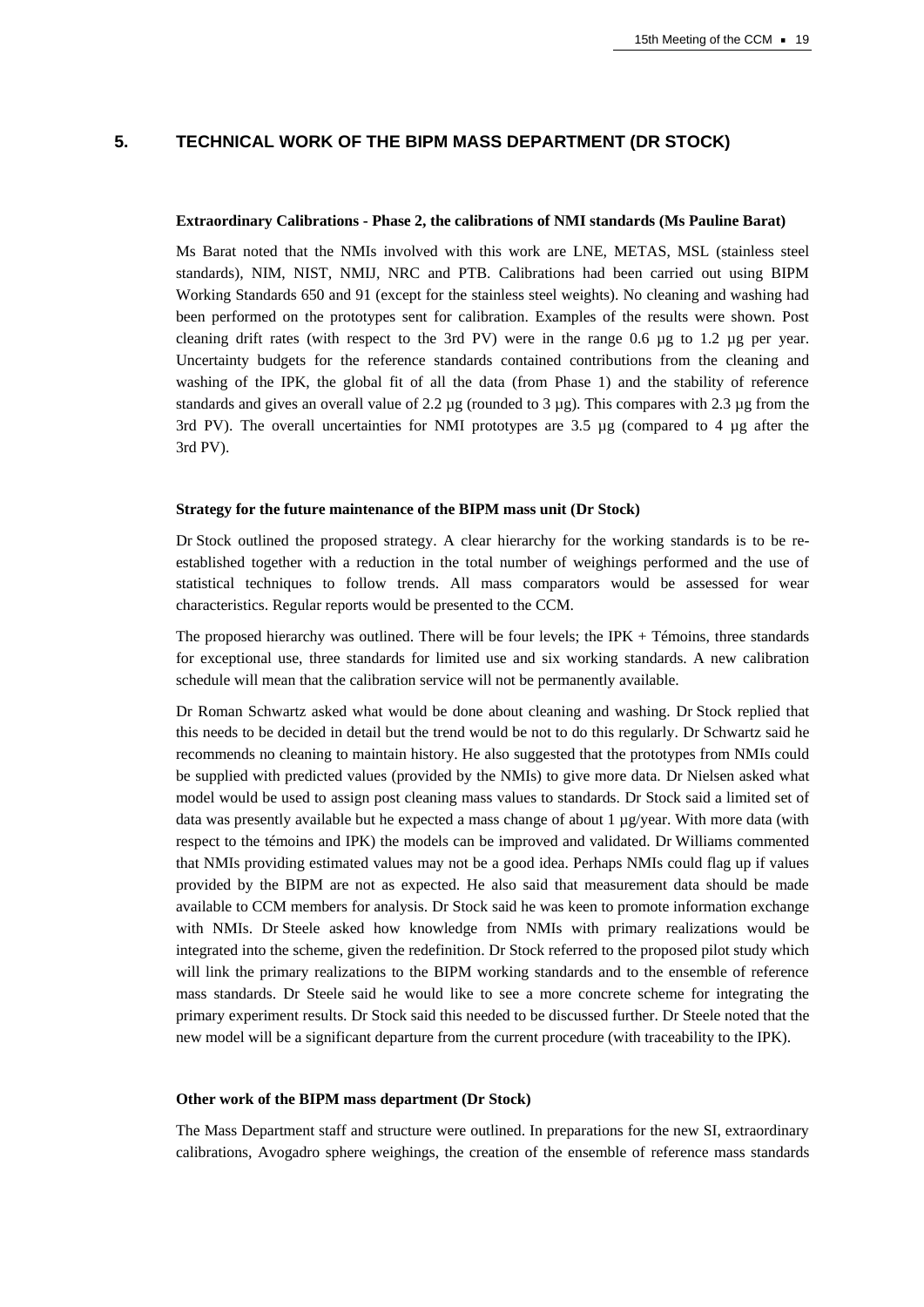and a study of air-vacuum transfer characterization had all been undertaken. Under the present definition calibrations for NMIs and participation in EURAMET, EMRP collaborations had been undertaken. The number of calibrations for NMIs (PtIr and stainless steel) was presented. There is currently a big demand for PtIr calibrations. Fabrication of three prototypes, for NIST, NRC (a kilogram and a stack of discs) and for Saudi Arabia, was complete. Weighing of Avogadro spheres (closely linked to the IPK during the Extraordinary Calibrations) had been performed and the results were presented. The sphere weighings of 2011 had been recalculated (based on the adjustment to the BIPM mass scale) allowing a recalculation of 2011 Avogadro constant value.

Dr Williams noted that the Avogadro weighings of NMIJ and PTB were higher than those of the BIPM and asked if correlation had been examined. Dr Stock replied that the correlation effect is negligible with respect to the uncertainty (the effect is only about 0.1 µg on the weighted mean). Dr Steele noted that the Sartorius CCL1007 had been used for weighings and asked if there was a possibility to use another comparator. Dr Barat said that the Mettler-Toledo M\_one could be used. Dr Steele noted that the Avo 2015 value had been deconstructed to given individual values for NMIJ and PTB and asked if the weighing were key to this deconstruction. Dr Bettin explained how the mass value had been deconvolved to provide individual values. Dr Steele said he actually wanted to know how NMIJ and PTB  $(N_A)$  values from Avo 2015 were deconstructed. Dr Bettin asked what was recommended. Dr Steele suggested that individual values for mass from the NMIs be used to limit correlation. Dr Williams supported the independent approach (validated by inter-comparison). Dr Bettin said measurements were performed independently. Prof. Ullrich supported the use of independent values. Dr Richard said many PtIr calibrations would be performed in 2015, and asked when the new scheme for maintenance of working standards would be implemented. Dr Stock said that if the CCM accepted a non-permanent calibration service then it could be implemented immediately. The CCM accepted the proposal.

#### **BIPM ensemble of reference mass standards (Dr de Mirandés)**

The configuration of the ensemble was outlined (four environments, three materials). The current status is that PtIr and stainless steel kilograms have been produced and are being monitored in air for mass stability. Silicon spheres have been manufactured, etched and at present a thermal oxide is grown on three of them. Metal stacks are ready and the silicon stack at NMIJ is being finished. Preparatory measurements are under way; the metal kilograms have been compared with the IPK. Two test 1 kg stainless steel standards belonging to the Mass Department have been stored in the nitrogen storage containers of the ensemble for one year. No change in mass has been detected on them. Surface samples of stainless steel have been manufactured, PtIr samples are under construction. Silicon surface samples have also been manufactured. It is planned to periodically send the samples to collaborating NMIs for surface analysis. Surface roughness has been measured at LNE Cnam by an optical scattering technique; RMS heights are in the range 2.5 nm to 6 nm. The stainless steel standards and surface samples have comparable roughness. The mass holders have been adapted to accommodate the surface samples and holders for the stacks have been produced. Improvements to the vacuum network with automation of the isolation valves and welded connections have been made. Pressure gauges and flow meters have been added to the containers. The outlook for next 3 years was presented. Standards will be put into the containers during 2015. Mass comparisons will take place regularly until 2018.

Mr Abbott asked what types of vacuum gauge were used. Dr de Mirandés said they had replaced cold cathode gauges with MKS solid state gauges. Dr Robinson asked about the vacuum seals.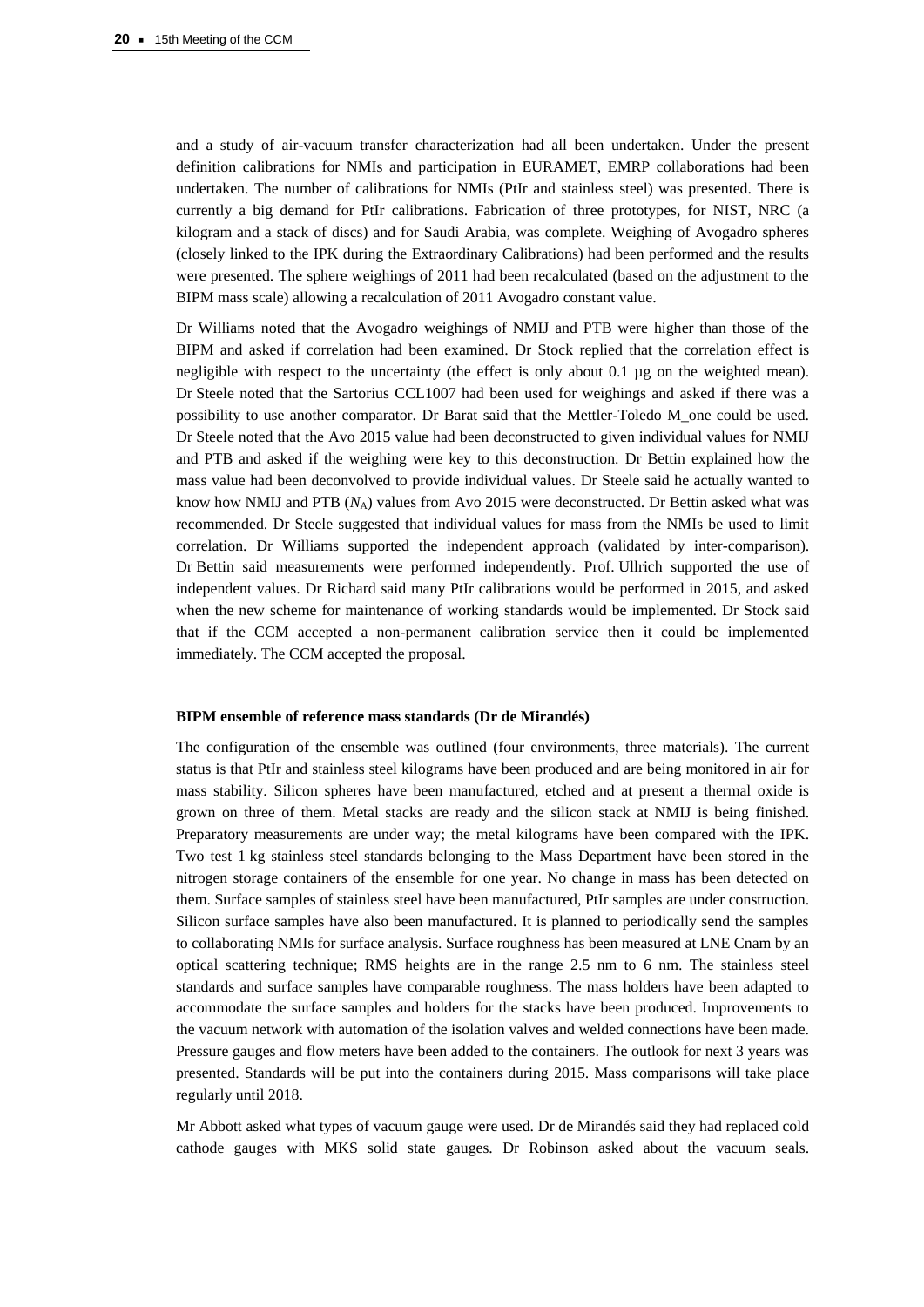Dr de Mirandés said they were Viton. Dr Robinson asked if the Residual Gas Analysis can see any contamination from the seals (outgassing). Dr de Mirandés thought not. Dr Baumann asked how they planned to transport the surface samples without contaminating them during transfer to the collaborating institutes. Dr de Mirandés said there are limitations, but the use of three samples will allow some monitoring of this contamination. Dr Richard noted that to undertake comparison twice a year with the 12 BIPM working standards was a lot and asked why so many comparisons were needed. Dr de Mirandés said that weights from the pool would not be compared directly with all 12 working standards.

#### **BIPM watt balance (Dr Fang)**

Dr Fang presented developments in the BIPM watt balance experiment. An improved apparatus is being prepared. A redesign of the support structure was complete and a new mass loading device had been designed. A new technique has been developed to align the magnet and a new optical arrangement has been installed for coil alignment. A dynamic coil alignment system had been tested *in situ*. A new heterodyne interferometer, based on spatially-separated beams is being developed.

Expected progress was outlined. A new, fully aligned and operational watt balance apparatus is expected by end 2015. The measurements will then commence under vacuum, with an expected uncertainty of 1 part in 10<sup>7</sup> in 2017. An uncertainty of a few parts in  $10^8$  is expected by the end of 2018. Dr Williams asked what was meant by "a cost share basis", Dr Fang clarified that the work (as with all the BIPM work) was financed jointly by Member States.

# **Draft recommendation to NMIs on managing the consequences of the corrections to the BIPM as-maintained mass unit (Dr Stock)**

Dr Stock presented the latest draft.

Dr Williams suggested that NMIs should request updated certificates for BIPM calibrations and suggested the addition of a recommendation that NMIs make their own decision on the correction of their previous certificates for customers. Dr Steele said he was reluctant to agree with the need for uniform behaviour among NMIs in addressing the issue. He suggested a date for NMIs receiving updated information from the BIPM. He did not agree that there was "world-wide uniformity" in the mass scale (demonstrated by CCM.M-K4 results) and suggested the use of "apparent world-wide uniformity". Dr Bich suggested the removal of the reference to an uncertainty level for Planck constant experiments and also endorsed allowing NMIs to decide on the implementation of interaction with their customers. Mr Zelenka asked how future KCs would be affected. Dr Richard said this needed to be addressed within the WGD-kg. Dr Williams highlighted the need to make note of the correction on the database but thought there was no need for retrospective corrections to be made to extant KCs. Dr Bich suggested adding more detail of dates to avoid future confusion. Dr Nielsen thought that all NMIs should require a written statement of the revised values for their calibrations. Dr Steele asked for clarification of the updating of KC data. Dr Milton said it was up to the WGs to implement the work necessary to ensure consistent linking of RMO comparisons with already finished CCM comparisons, as for example CCM.M-K4. Mr Lee Shih Mean asked for clarification on the timescale. Dr Steele suggested the use of "change" rather than "drift" in values to avoid confusion with the drift model used to fit the data. Dr Jousten suggested the removal of "convincingly" from the drift model explanation. Dr Steele additionally suggested the removal of the line that "NMIs not receiving direct traceability need take no action".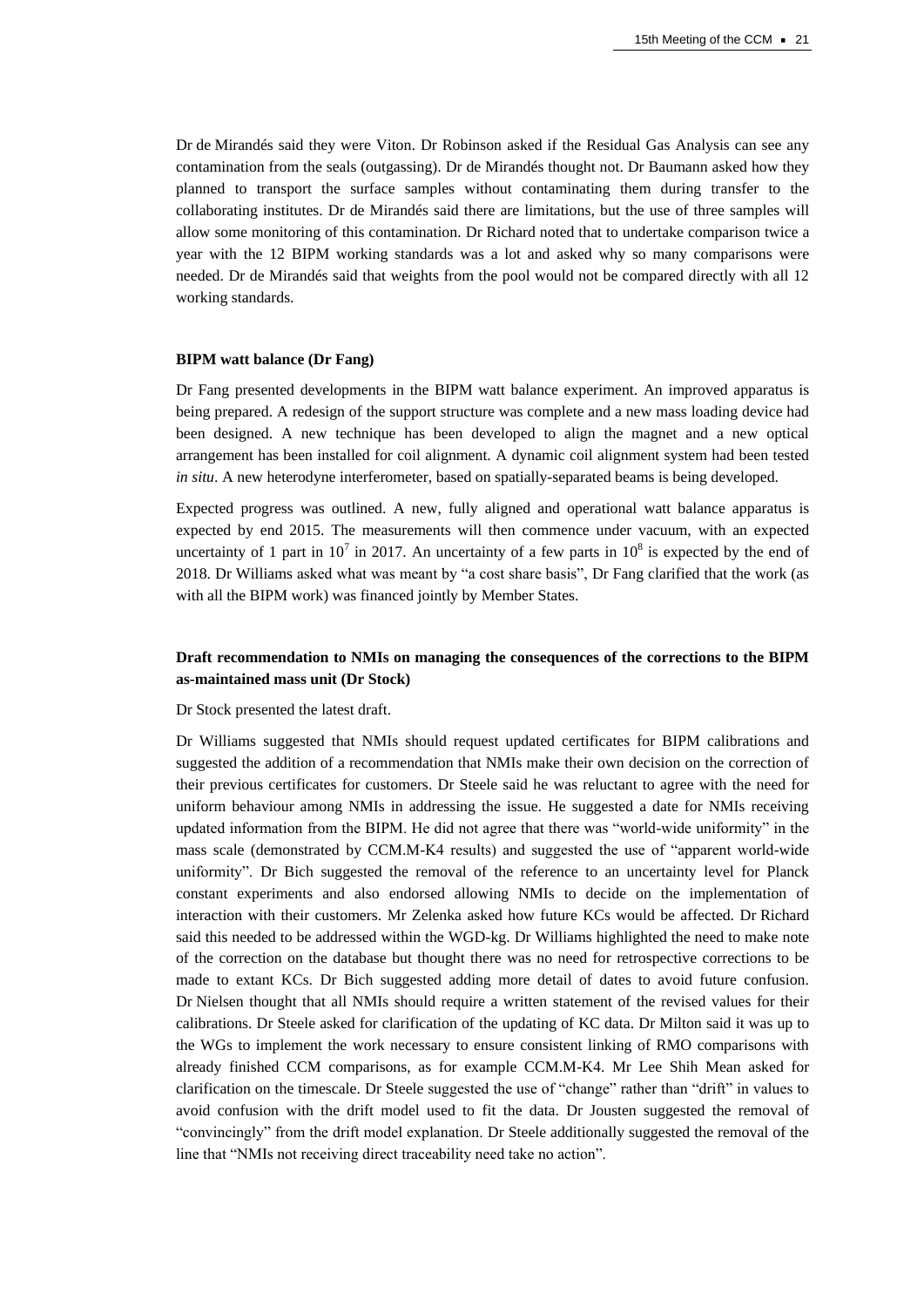# **6. RMO AND JCRB ACTIVITIES REGARDING TECHNICAL COMMITTEES IN THE MASS AREA**

#### **JCRB report to the CCM (Dr Doug Olson)**

The BIPM website [http://www.bipm.org/en/cipm-mra/cipm-mra-documents/](https://www.bipm.org/en/cipm-mra/cipm-mra-documents/) provides useful information. JCRB meetings held since the last CCM meeting include the 30th, 31st and 32nd meetings and a "Best Practices in CMCs" workshop. Outcomes of the workshop included a streamlining of the review process.

Highlights of the JCRB were presented. It is recommended that the BIPM web forum be used to exchange information and "fast track" reviews. A Review by a subset of RMOs is proposed to expedite the review process. The website now provides more detailed information on the status of KCs and SCs. Also a review of the status of CMCs which have been under review for extended periods is recommended. Statistics on CCM CMCs were presented.

## **Reports on TCM and TCFF activities in AFRIMETS, APMP, COOMET, EURAMET, SIM.**

## **6.1. Combined TC-FF reports (all RMOs) (Dr John Wright)**

Dr Wright presented information from the TC-FF committees of all RMOs. Five comparison reports had posted to the KCDB since the last CCM meeting, four from EURAMET and one from COOMET (their first). There are a large number of comparisons planned or in process.

COOMET has a new TC-FF chairperson, Victor Fafurin from VNIIR, Russia. His attendance at the next WG meeting is regarded as beneficial, because COOMET are now very active in this area.

APMP also has a new chairperson, Yong Moon Choi from KRISS, Republic of Korea. The imbalance between the levels of RMO activities in the fluid flow area was highlighted. APMP have just completed an extensive cycle of RMO KCs. Collaborative projects included the calibration of 3D pitot tubes and flow measurements of greenhouse gases.

The EURAMET chair will change from Elsa Batista (IPQ) to Petro Milota (BEV) in 2015. The last meeting was held in 2014 with 38 delegates attending. Most EURAMET projects are comparisons, but also include about 20 % research projects. EURAMET cg-21 Guidelines on the Calibration of Standard Capacity Measures using the Volumetric Method have been produced.

Details of the SIM TC-FF membership were given. The (geographic) size of the RMO precludes regular meetings.

## **6.2. RMO TC-M reports**

## **AFRIMETS (Dr Alaaeldin Eltawil)**

Dr Alaaeldin Eltawil said the 7th meeting of the AFRIMETS TC-M had been held in 2013 in Zambia, the 8th meeting (2014) was in Ethiopia and had been attended by 25 delegates from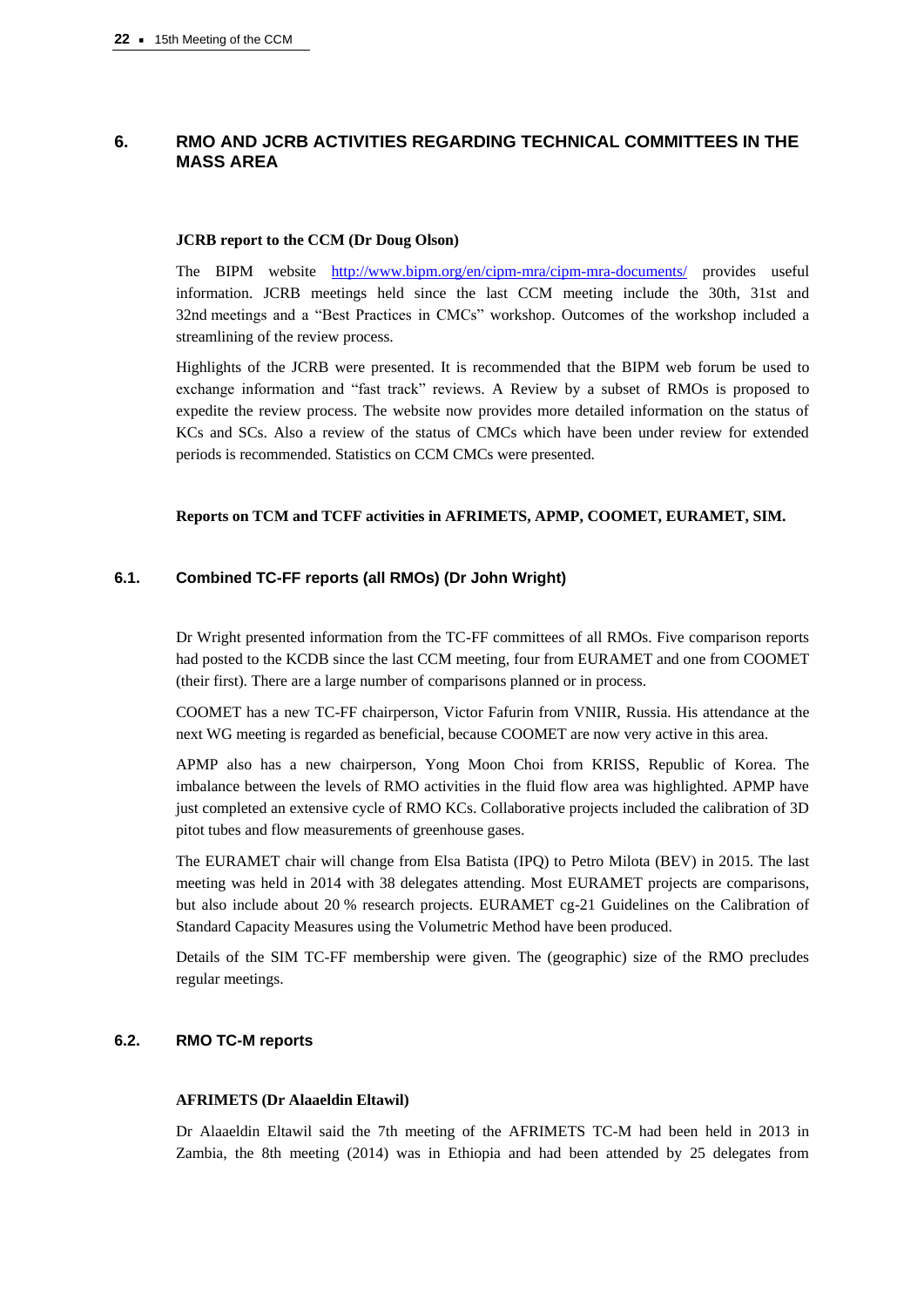17 NMIs. Progress on comparisons was presented. Comparisons under way are AFRIMETS.M.FF-S4 (Volume comparison), AFRIMETS.M.P.-K2 (Pressure, 10 to 110 kPa absolute), AFRIMETS.M.M-S6 (Weights at OIML F1 level), AFRIMETS.M.M-S3 (OIML Masses), AFRIMETS.M.P-S1 (Oil pressure) and AFRIMETS.FF-K4.2.2015 (flow). Two additional comparisons are proposed to link to CCM.M-K7 (mass standards) and in hydrometry.

The Chairs and sub-chairs for WGs were listed. The TC-M had noticed that the review of the CMC evaluation process, organised through the review panel 2 years ago, had not been effective. It was decided that on each CMC under review the TC-M chair, vice chairs and the chair and vice chair of the sub working group are responsible to review all the CMC. Training is needed on the review process and on the requirements of the BIPM.

#### **APMP (Dr Tokihiko Kobata)**

Dr Tokihiko Kobata said the last APMP TC-M meeting had been held in 2014 in the Republic of Korea. The TC provides input to a strategy document highlighting issues, proposing responses and defining resource requirements.

A TC-M workshop and conference was held in 2013 in conjunction with the 11th Asia-Pacific Symposium on Measurement of Mass, Force and Torque and in 2014 in conjunction with IMEKO 2014 and the 7th APMP Pressure and Vacuum Workshop. The 12th Asia-Pacific Symposium on Measurement of Mass, Force and Torque (APMF 2015) and the IMEKO XXI World Congress will both take place in 2015.

Three pressure KCs had been published. There were three ongoing mass comparisons including a pilot study on national prototype kilograms. Additionally one density, one hardness, two force, one torque, one gravity and seven pressure and vacuum comparisons have started or are planned.

Future KCs were discussed. An APMP TC initiative project was presented investigating characterization and successive maintenance of the transfer standard for APMP comparison of hydraulic pressures.

CMC submissions were outlined. The next APMP chair will be Mr Lee Shih Mean and the next meeting is planned for the 16 November 2015 in China.

Dr Davidson asked if the strategy document was available to the public. Dr Richard asked if it was linked to CCM strategy document. Dr Kobata replied that it was.

#### **COOMET (Ms Irena Kolozinskaya)**

Ms Irena Kolozinskaya noted that Bosnia and Herzegovina and Turkey had joined COOMET as associate members.

The 16th meeting of TC1.6 had been held at the PTB in 2014 with 40 participants. A workshop on management of the comparison and CMC review process had also been held.

A breakdown of projects was presented most of which are comparisons. Two Mass comparisons had been completed and two were in progress. In hardness one was complete (Vickers) and two were in progress. In viscosity and density one project was in progress in each discipline. 22 new CMCs had been submitted.

Technical activities concentrate on the improvement of standards at participating NMIs.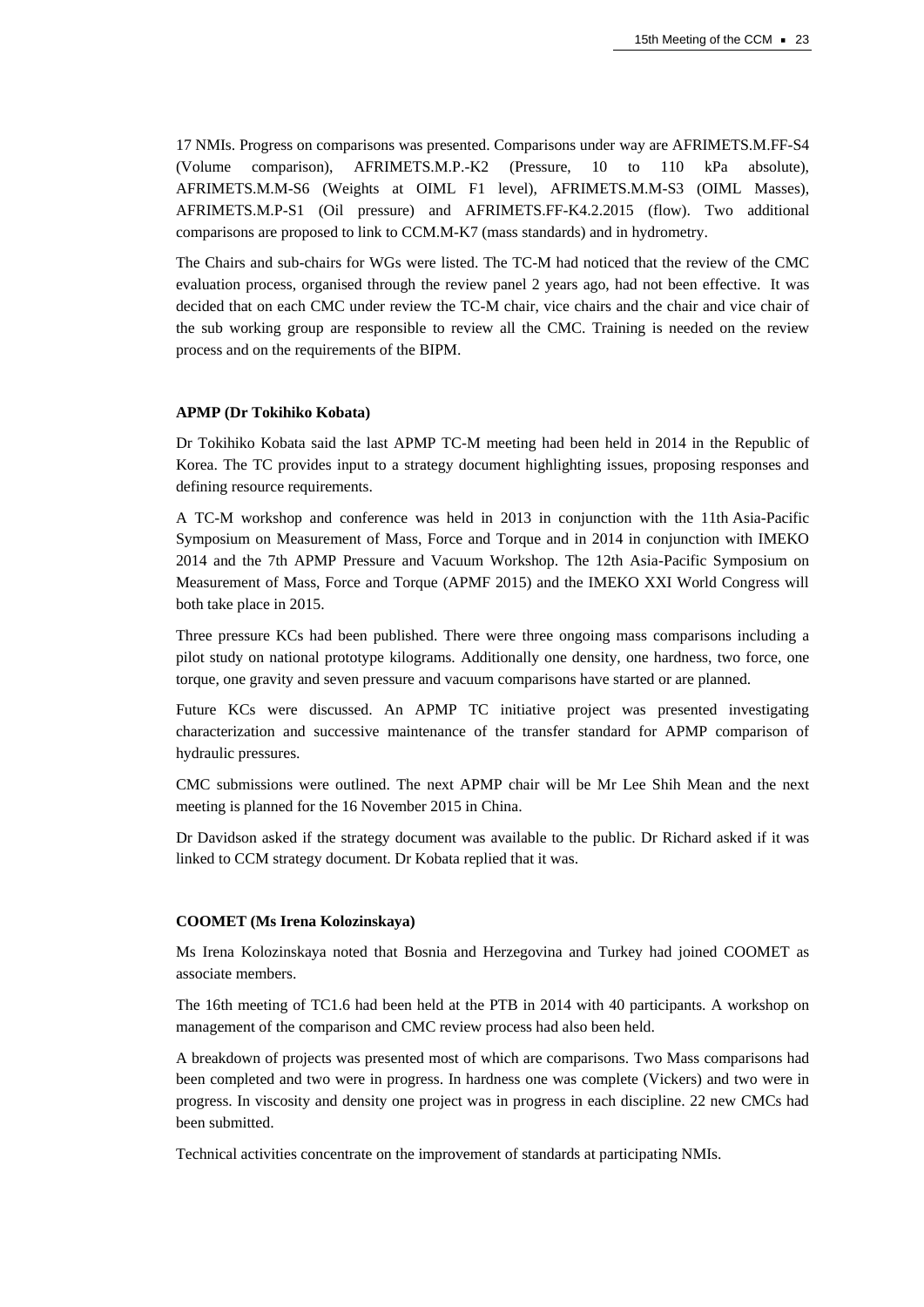## **EURAMET (Dr Nieves Medina)**

Dr Nieves Medina presented details of EMRP and EMPIR collaborative research projects. EMRP projects included high pressure metrology for industrial applications, traceability for dynamic measurement of mechanical quantities, vacuum metrology for production environments, realization of the awaited definition of the kilogram – resolving the discrepancies (results at WGR-kg meeting), developing a practical means of disseminating the new kilogram (results at WGD-kg), force traceability within the mega newton range.

EMPIR has the aim of attracting more industrial partners and universities. Projects include Industrial standard in the intermediate pressure-to-vacuum range and torque measurements in the MN.m range.

EURAMET cg-18 Guidelines on the Calibration of Non-Automatic Weighing Instruments is being updated and a new version is expected in 2015. A new version of EURAMET cg-17 Guidelines on the Calibration of Electromechanical Manometers is expected in 2015.

The last meeting of the TC-M had been held in Brno, the Czech Republic, in April 2014 with about 80 delegates. Dr Medina will be replaced by Isabel Spohr (IPQ) in June.

Naoki Kuramoto noted a correction to the partner list for the kNOW EMRP project (NIST is not a partner, but NMIJ is).

#### **SIM (Mr Fernando Kornblit)**

Some SIM activities are organized by sub-regions and the composition of the sub-regions was outlined, as was the structure of Sub-WGs. The Mass Working Group has 93 contacts from 30 of the 34 SIM countries. Approved CMCs were outlined as were those under review. The majority of NMIs (21 countries) have not yet declared CMCs. The aim is to increase the number and the WG is undertaking training activities.

Key Comparisons were listed. A comparison of magnetic properties of weights was seen as being of particular interest. Other activities have included a meeting of the whole WG in Querétaro (2013) with a workshop on "*The Bayesian approach in the uncertainty evaluation for Mass and Related Quantities"*. In December 2013, in Bogota, a school on density was held with a decision taken to develop guides to the calibration of oscillation density meters and hydrometers. In October 2014 a workshop on force and torque was attended by about 10 NMIs.

Planned activities for the next 2 years include: in 2015 a workshop on mass in legal metrology and on weight calibration, a workshop on vacuum metrology and workshop on density; in 2016 a workshop on CMCs (declaration and review process), a workshop on the new SI and a meeting of the whole WG.

#### **Short Presentations**

Dr John Pratt presented detail of the NIST LEGO watt balance. The device had received a lot of media coverage and links are available via all good social media websites.

Dr Frank Härtig presented details of PTB planned activities for the dissemination of the redefined kilogram. There will be three types of silicon sphere. A primary Si28 sphere with a potential uncertainty of 20 ppb costing  $\epsilon$  1 million, a "quasi" primary natural Si sphere with a potential uncertainty of 30 ppb costing  $\epsilon$  100 thousand, and a secondary realization with poorer sphericity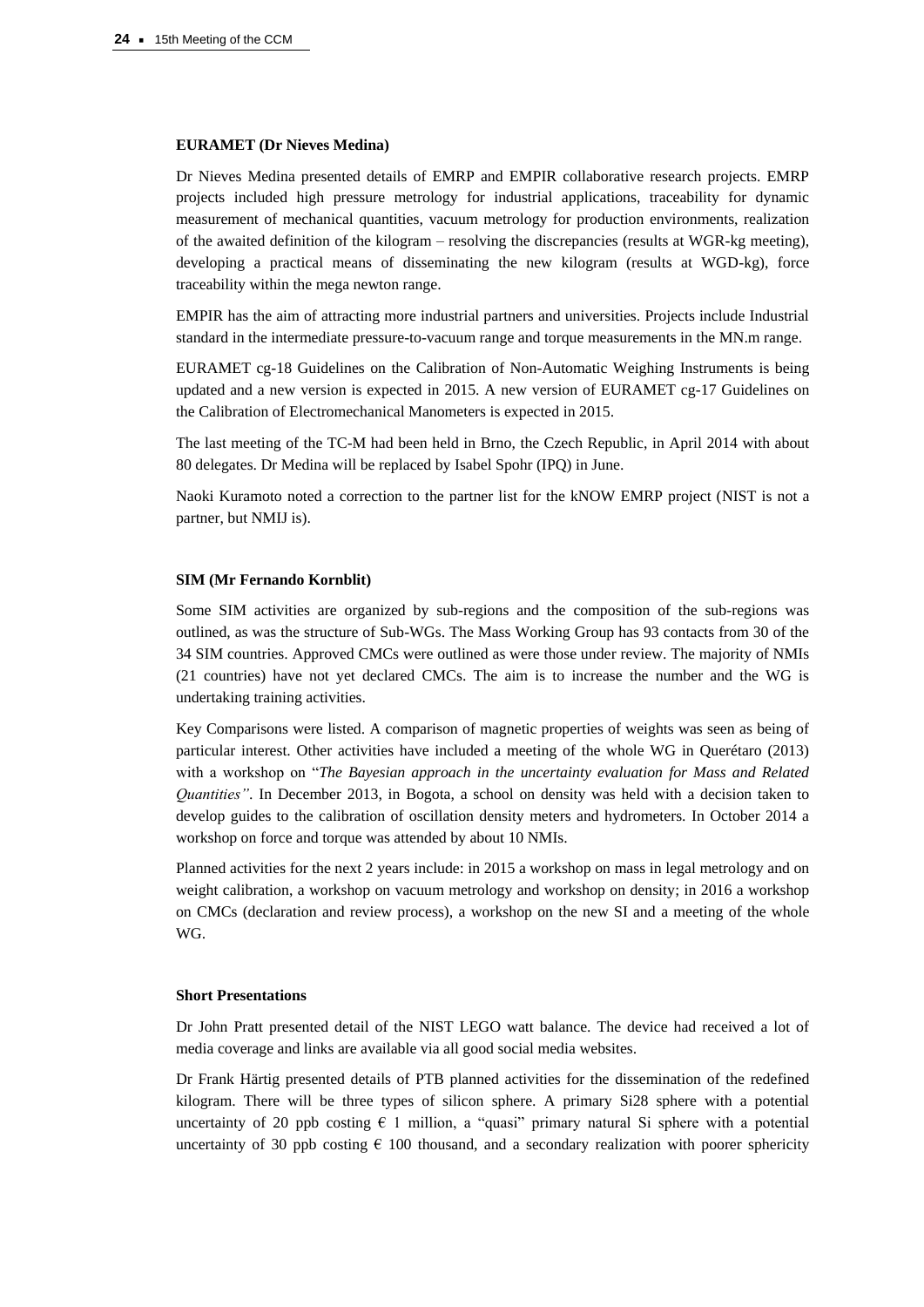(80 nm compared with 10 nm) for  $\epsilon$  10 thousand (uncertainty not yet defined). An EMPIR project is proposed to focus on disseminating the kilogram to industry using Si spheres. The emphasis will be: mass stability, robustness of surface, surface properties and metrological infrastructure. A Si-kg workshop is planned for June 2016 at PTB to disseminate information on the use of silicon spheres.

Dr Davis gave a presentation on the manufacture of an aluminium XRCD reference standard. A cube of pure poly-crystal aluminium-27 material had been constructed with 19.5 mm sides. The value derived for *h* agrees with the current CODATA value (and with the latest values from the primary realization experiments) to within its uncertainty (about 1 %).

# **Technical presentation of potential new CCM members: UME, Turkey (Dr Bülent Ünsal)**

Dr Ünsal presented the management and scientific structure of UME.

In the areas of Force, Hardness and Torque ten comparisons involving UME had been completed. In Fluid Flow ten comparisons were complete, in Mass  $1 \text{ mg} - 500 \text{ kg}$  seven comparisons were complete, in Pressure eleven comparisons from vacuum to high pressure (500 MPa) had been undertaken. In Volume Density and Viscosity, eleven comparisons in Volume and six in Density had been performed.

Participation in EURAMET EMRP projects was listed, three are finished and three are ongoing. In the NewKILO joint research project UME has undertaken self-funded research so its contribution is greater than the co-funding amount. In Vacuum Metrology for Production Environments, UME investigated quadrupole mass spectrometer stability.

Participation in EURAMET research projects included: 1210 Dissemination of the kilogram; and 1205 Review of EURAMET cg 18: Guidelines on the Calibration of Non-Automatic Weighing Instruments.

A watt balance project has been initiated. A novel moving magnet configuration is proposed for the facility, allowing simultaneous weighing and moving phases and oscillatory dynamic mode measurements. Initial results are expected by the end of 2015 with a target uncertainty of 1 in  $10^7$  by 2018.

Primary vacuum standard research into sonic nozzles (thermal inertia and stability effects) is being performed together with the development of force and hardness standard machines for industry.

Comparisons and CMCs were outlined including EURAMET.M-K2, where an additional comparison had been necessary to address discrepant results in the initial RMO KC.

International relations, infrastructure development and training were presented.

Dr Medina commented that she had not received anything from UME regarding the EURAMET project 1205, and asked if any contributions could be re-sent directly to her.

Dr Davidson asked if the discrepant results in EURAMET.M.M-K2 had affected the results reported to their Measurement Service customers. Dr Ünsal would need to check this.

Dr Robinson asked how the external magnetic fields would be dealt with for the new watt balance, since the magnet will be moving instead of the coil. He also asked if the magnet will be shielded. If this is the case the shielding would need to be very good to eliminate the influence of ambient magnetic fields. Dr Richard asked how many staff are working on the watt balance. Dr Ünsal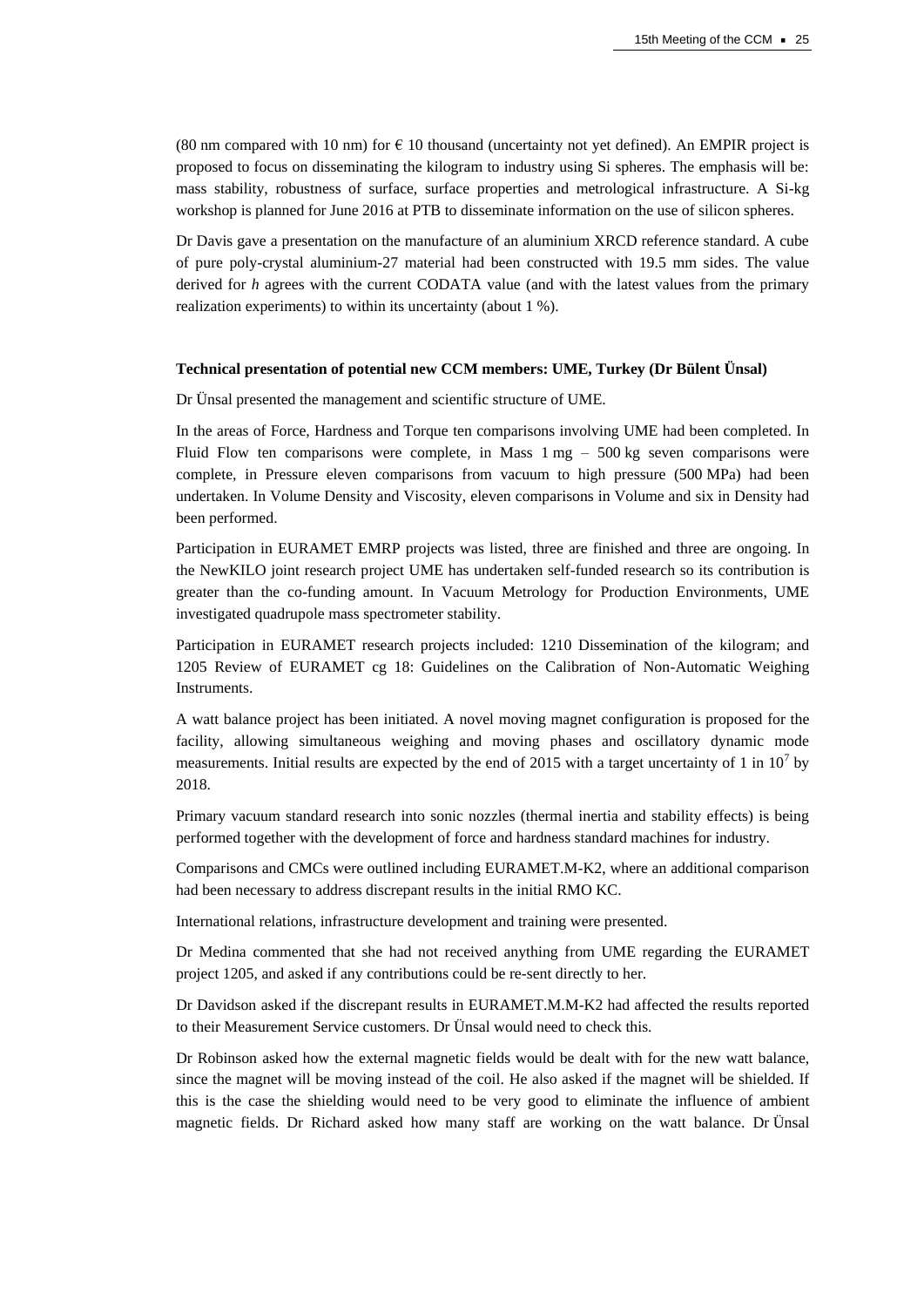answered that there are ten. Isabel Spohr asked how many staff worked in the area of mass and related quantities. Dr Ünsal answered that there are about 45.

## **Technical presentation of potential new CCM observers: NIS, Egypt (Dr Alaaeldin Eltawil)**

Dr Eltawil presented some history of (ancient) Egyptian metrology, the use of primary and working standards and the quality of the measurements performed. NIS was established in 1963 (Egypt was a signatory to the Metre Convention in 1962) and signed the CIPM MRA in 2000. NIS is a member of AFRIMET and is an associate member of EURAMET and APMP. There are 204 research staff (about 42 in the area of mass and related quantities). About 1500 organizations are serviced and about 50 accredited laboratories take traceability from NIS.

The structure of NIS was presented and the capabilities in the various technical areas outlined; there is one division per SI base unit. Details of comparisons and CMC submissions were given. Research projects completed include: composite (polymer) mass sensors, controlled clearance pressure balance evaluation, a force build up system, and the tribological performance of smart lubricant. Equipment developed includes a 5 kN deadweight machine, a 3 kN.m vertical axis torque machine, and a 10 kg hydrostatic weighing apparatus. New projects include investigating the use of non-rotating piston gauges as primary standards, dynamic force measurement and the development of a 1 kN.m torque standard.

# **7. ADMINISTRATIVE ISSUES**

#### **Review of Working Group structure, terms of reference, membership and chairs**

New WG structure had been approved. New KCs had been approved following WG reports and the chairpersons had also been approved.

#### **Brief report from WGS (Dr Richard)**

A list of KCs was reviewed and the KCDB updated. Updates to the CCM guidelines for approval of the final reports were proposed (in particular to include a statement of conformity with extant CMC submissions). KCs and CMCs for the refractive index of liquids will be addressed within the CCM and service categories will be updated. A review of the action plan 2014 was undertaken and a defined plan for 2015 was developed.

With regard to the revision of the CIPM MRA – an update was presented which was for proposal at the NMI Director's meeting to be held at the BIPM. The BIPM workshop on Measurement Uncertainty in June 2015 will be attended by Dr Medina and Dr Bodo Mickan as CCM representatives.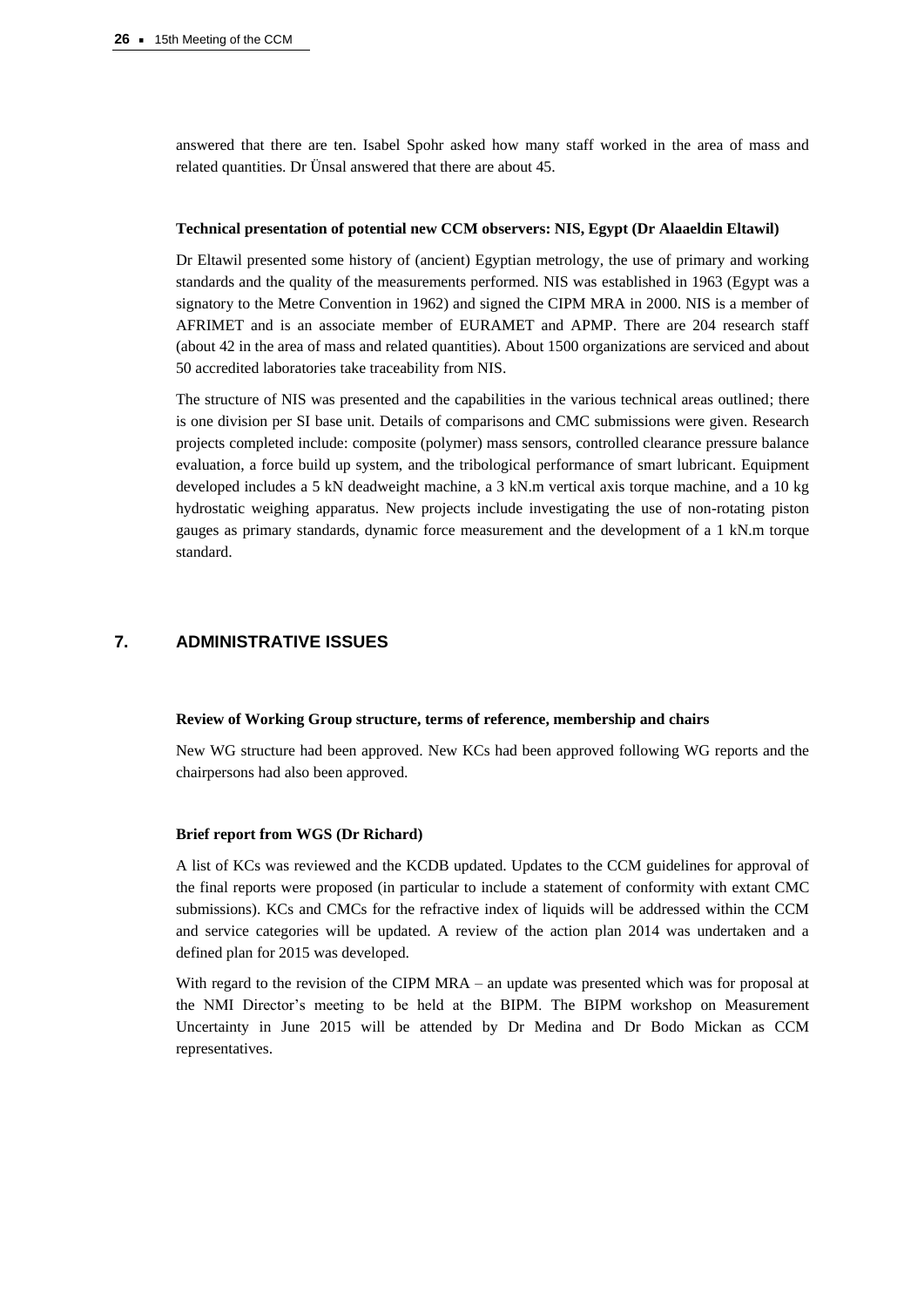# **8. DRAFT CCM RECOMMENDATION TO NMIS ON MANAGING THE CONSEQUENCES OF THE CORRECTIONS TO THE BIPM AS-MAINTAINED MASS UNIT**

Four minor amendments were proposed by Dr Steele, Mr Abbott and Dr Davis and the proposal was approved (see Appendix A).

Dr Williams requested that the final version be posted on the website as quickly as possible.

Dr Steele asked for clarification on the mechanism for the updating of Planck constant values already published. Dr Williams believes NIST have already updated their value and submitted a paper to *Metrologia*. Dr Steele suggested a single paper with updated historic values. Dr Milton said that two of the three significant values (IAC and NIST) had already been updated. Dr Steele said NRC had been waiting for clarification on the way to proceed and would still propose a collective publication of all updates. Dr Steele expressed disappointment that the NRC update could not now be included in the same issue of *Metrologia* as the IAC and NIST papers. Dr Medina asked about the issue of new values for the BIPM calibrations. Dr Stock said that information would be sent within a couple of weeks after the CCM meeting to all NMIs concerned. This would include a single page explaining the background and revised mass values for the standards of each NMI.

# **9. REVIEW OF ACTION ITEMS AND DEADLINES**

Dr Richard outlined the conclusions (and actions) from the 15th meeting of the CCM.

- 1. The CCM took note of the update from the President on decisions from the CIPM and the CGPM, on the CCM and CCU roadmap 2018, on the new CCM WG structure.
- 2. The CCM took note of the technical report from the majority of members.
- 3. The CCM WGS took note of the written reports of all technical WGs and of the oral report of the WGS
- 4. WGDV The CCM confirmed the new merged WG. The CCM approved four new KCs: CCM.D-K5 liquid density measurement by oscillation-type density meter; CCM.D-K6 density measurement under high pressure; CCM-D-K7 refractive index of liquids; CCM.V-K4 viscosity standards in a wide temperature range.
- 5. WGFF The CCM approved the new KC CCM.FF-K1 water flow.
- 6. WGF The CCM approved the new KC CC.F-K X 200 N … 500 N.
- 7. WGG The CCM approved the KC CCM.G-K3 free fall acceleration. The CCM requests convincing arguments to keep a periodicity of 4 years between KCs before the approval of the next KC.
- 8. WGH The CCM approved a minor update of ToR (removal of OIML TC)
- 9. WGPV -The CCM confirmed the new merged WG. The CCM approved the KC CCM.P-K3.201X (low pressure).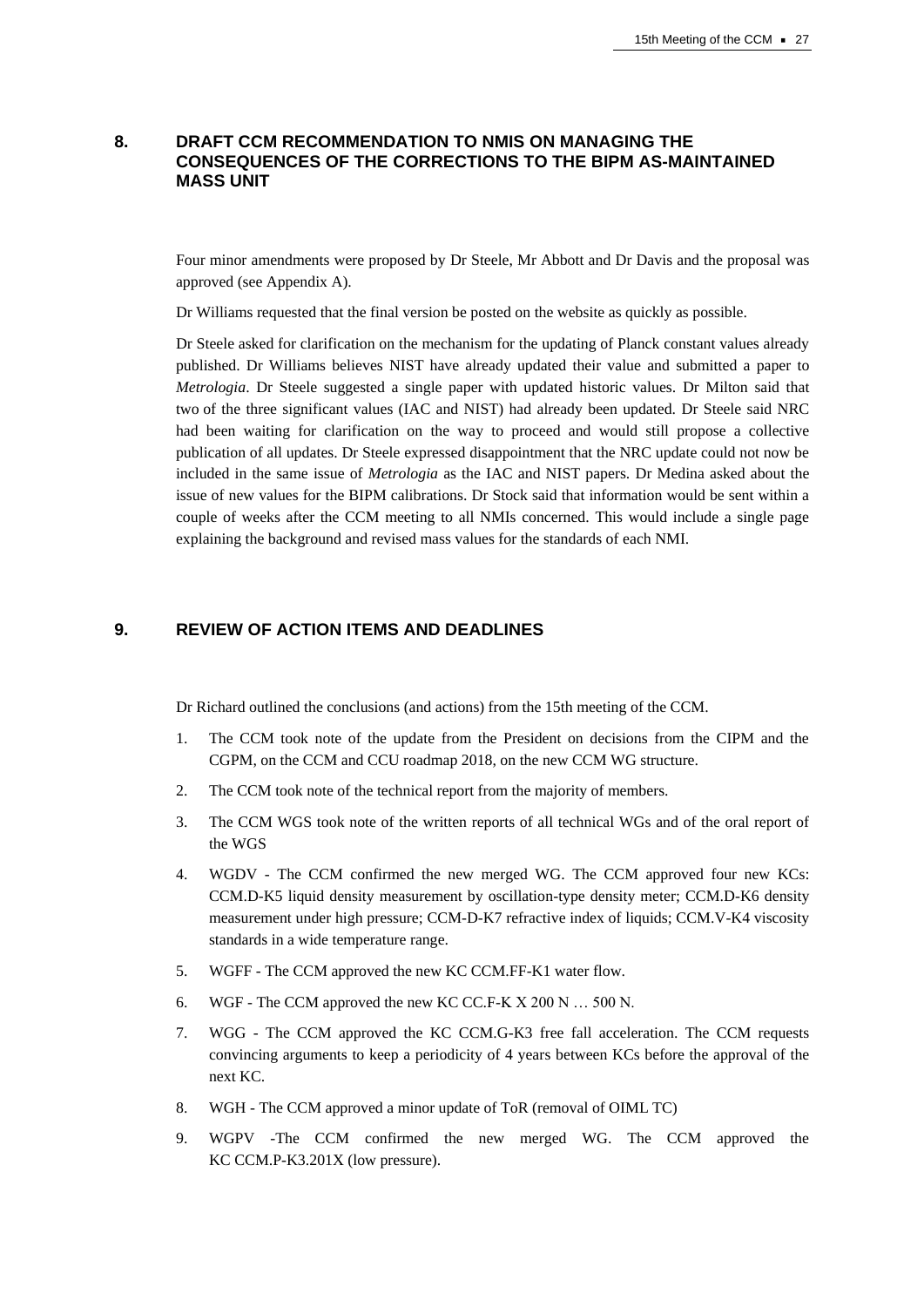10. WGR-kg -The CCM took note of the major progresses realized according to the CCM and CCU roadmap. All activities are on time according to the CCM  $&$  CCU roadmap. The extraordinary calibration is finished.

The CCM approved provisionally the *mise en pratique.*

The CCM took note of the general principles of the pilot study and of the revised time scale. The work need to be continued on the technical protocol.

The CCM took note of the information about the special edition of *Metrologia*.

The CCM approved the following new members of the WGR-kg: NPL, KRISS, and as personal member: Leonid Vitushkin

- 11. The CCM reviewed the situation with the CCM Recommendation G1 (2013) and will keep this under review as further results will become available in 2015 and 2016. The discussion will be reported to the CIPM. The CCM President will continue to work with Walter Bich on this analysis in order to inform the CIPM at each meeting.
- 12. The CCM recognized the work performed by Lars Nielsen on the analysis of historical data on the masses of the BIPM working standards.
- 13. The CCM took note of the technical work performed at the BIPM and especially the progresses with the results and consequences of the extraordinary calibration, the future maintenance of the BIPM traceability chain, the pool of mass standards and the BIPM watt balance. The CCM especially recognized the work performed by Estefania de Mirandes on the simulation of wear effects and corrections of the calibrations.
- 14. The list of KCs was reviewed during the WGS meeting. The KCDB was updated accordingly.
- 15. The CCM Guidelines for approval and publication of the final reports of key and supplementary comparisons was updated; the work to be completed is planned.
- 16. The CCM approved the Recommendation to NMIs on managing the consequences of the corrections to the BIPM as-maintained mass unit. The BIPM will send the corrections if possible before end of March 2015.
- 17. The CCM took note of the technical presentations from Turkey and Egypt.
- 18. The CCM took note of the update from the JCRB.
- 19. The CCM took note of the reports from the RMO TCs.
- 20. The CCM took note of the conclusions of the WGS.
- 21. The CCM decided that the next CCM meeting will take place on 18-19 May 2017.

Dr Williams said he would argue that criteria for CCM recommendation G1 (2013) have been met and that this should be reported to the CIPM. Dr Richard stated that this is indeed what is proposed to be reported to the CIPM. Dr Steele asked that an additional note (pt. 13) be added to confirm that corrections to previous mass calibration certificates would be issued to the NMIs. Dr Williams additionally asked for Dr de Mirandés to be recognized for her work on modelling the evolution of the BIPM working standards. Dr Germak noted the need for clarity in point 7 regarding KC periodicity. Dr Milton noted that guidance on the CODATA submission date needs to be clarified with regard to whether then data had to be submitted, accepted or published [note added after CCM meeting: the reports of new results need to be accepted for publication by the CODATA submission date of 1 July 2017; see footnote 2, above].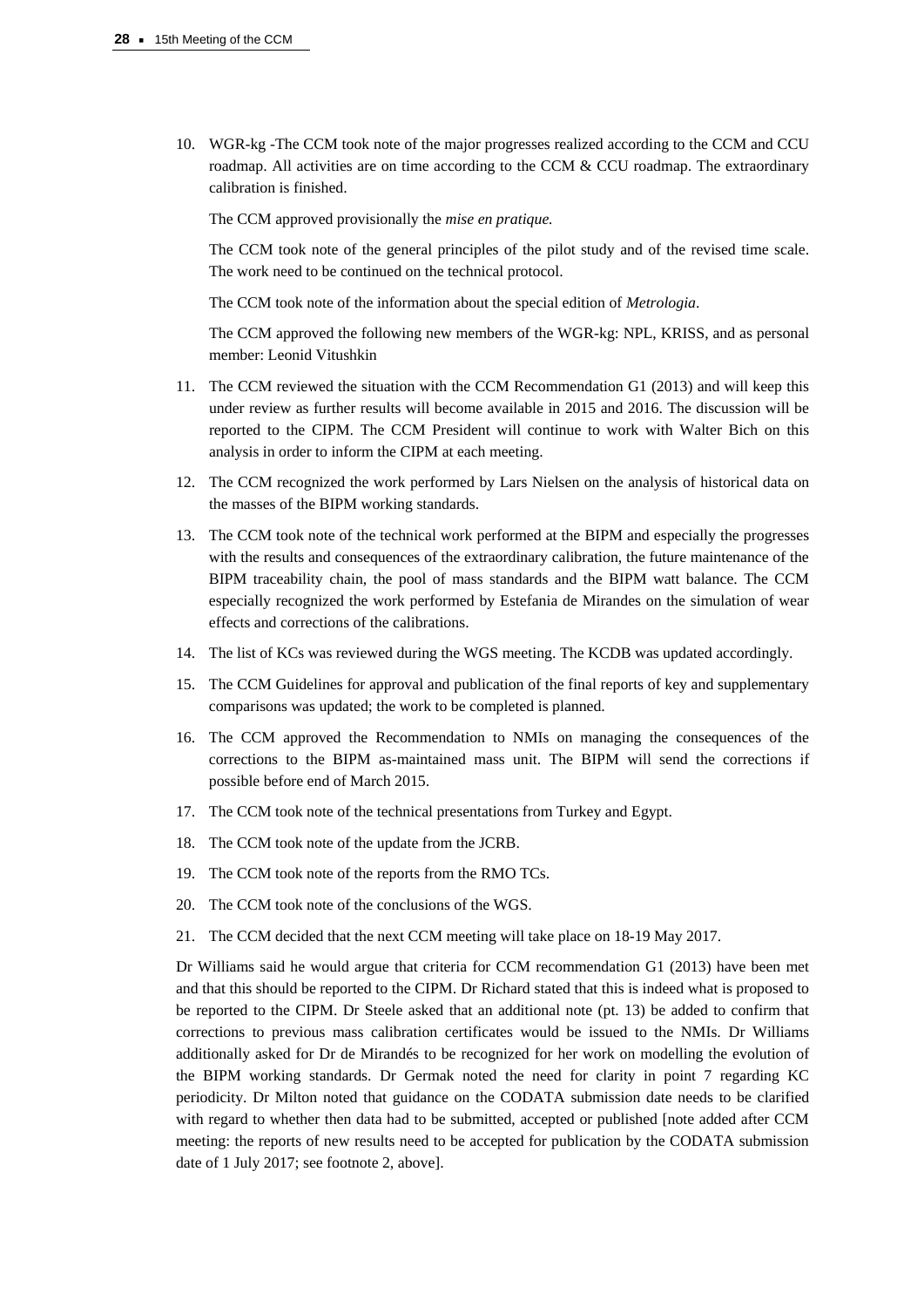(Note – the conclusions as included in these minutes have been amended by Dr Richard taking into account the comments noted above).

The meeting was adjourned.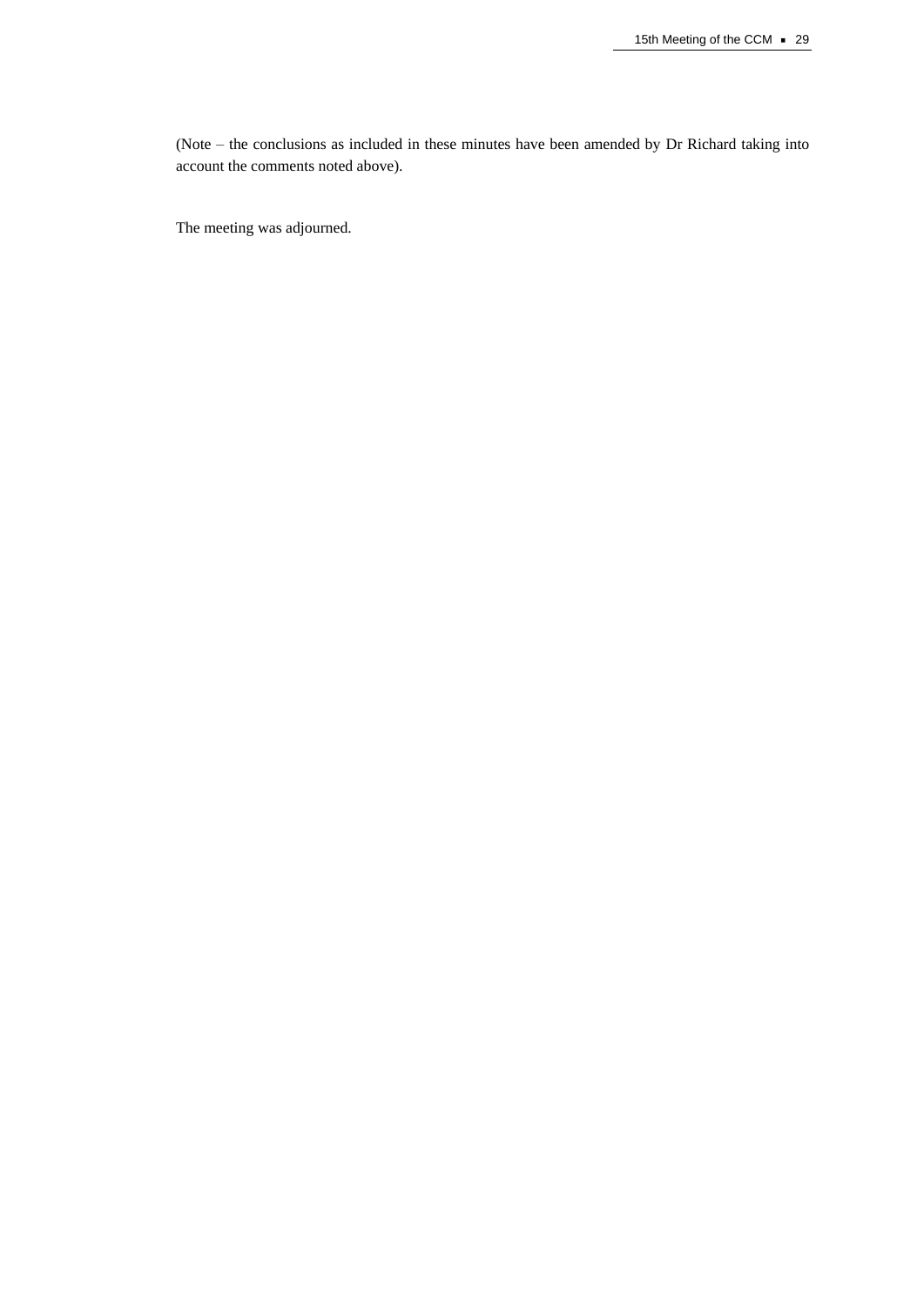# **APPENDIX 1:**

# **CCM RECOMMENDATION TO NMIS ON MANAGING THE CONSEQUENCES OF THE CORRECTIONS TO THE BIPM AS-MAINTAINED MASS UNIT**

The Consultative Committee for Mass and Related Quantities (CCM), at its 15th meeting in 2015,

#### **considering**

- the good uniformity of world-wide mass measurements of NMIs in CCM.M-K4 (key comparison of 1 kg stainless steel standards),
- that CMCs for mass calibrations at the level of 1 kg have uncertainties that range from 28 µg to 1850 µg,
- that determinations of the Planck constant will provide the basis for the future definition of the kilogram after the introduction of the "new SI",
- that an extraordinary calibration using the International Prototype of the Kilogram (IPK) took place at BIPM from January 2014 to January 2015,
- that the BIPM as-maintained mass unit (traceable to the IPK at the 3rd Periodic Verification (3rd PV) 1988-1992) had changed over 22 years by 35 µg,
- that a mathematical model established by BIPM was able to explain this change between the 3rd PV and 2014,
- that the BIPM will update calibration certificates issued between 1.1.2003 and 31.12.2013 for calibrations of 1 kg mass standards,

#### **decides**

• that the published results of key comparisons carried out by the CCM will not be corrected, and that the WGD-kg will advise the RMOs about how degrees of equivalence may be linked in a way that maintains consistency,

#### **recommends**

- that determinations of the Planck constant shall be updated based on the corrections provided by the BIPM to the NMIs concerned,
- that NMIs receiving updated calibration certificates from the BIPM should take appropriate action as regards the need to inform their customers and the correction of calibration certificates affected, and should take the updated mass values as the basis for their future calibrations.